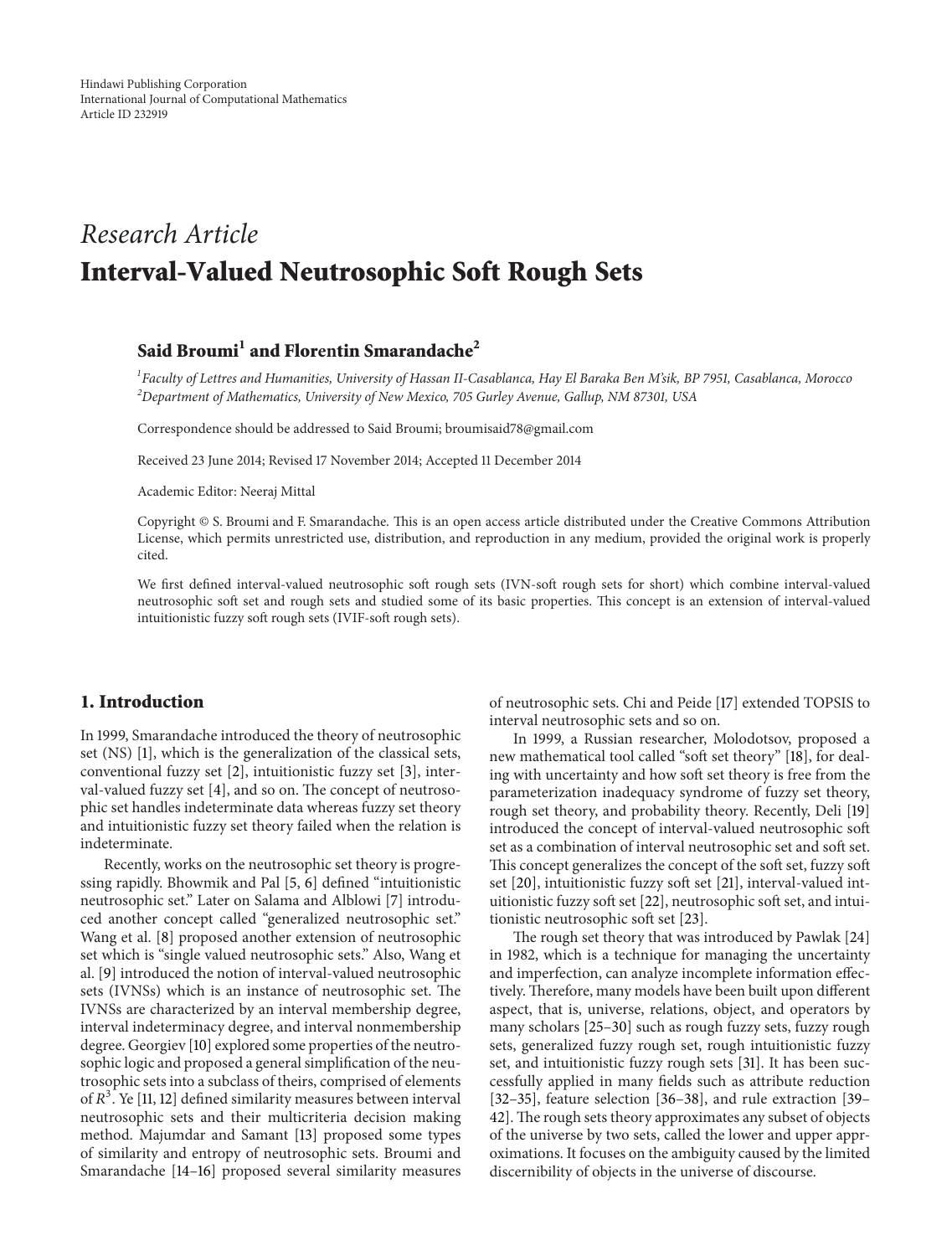Moreover, many new rough set models have also been established by combining the Pawlak rough set with other uncertainty theories such as soft set theory. Feng [\[43\]](#page-12-3) provided a framework to combine fuzzy sets, rough sets, and soft sets all together, which gives rise to several interesting new concepts such as rough soft sets, soft rough sets, and soft rough fuzzy sets. The combination of hybrid structures of soft sets and rough sets models was also discussed by some researchers [\[44](#page-12-4)[–46\]](#page-12-5). Later on, Zhang et al. [\[47\]](#page-12-6) proposed the notions of soft rough intuitionistic fuzzy sets and intuitionistic fuzzy soft rough sets, which can be seen as two new generalized soft rough set models, and investigated some properties of soft rough intuitionistic fuzzy sets and intuitionistic fuzzy soft rough sets in detail. Also Saha and Mukherjee [\[48\]](#page-12-7) proposed the concept of the notion of soft interval-valued intuitionistic fuzzy rough sets.

More recently, Broumi et al. [\[49\]](#page-12-8) combined neutrosophic sets with rough sets in a new hybrid mathematical structure called "rough neutrosophic sets" handling incomplete and indeterminate information. The concept of rough neutrosophic sets generalizes fuzzy rough sets and intuitionistic fuzzy rough sets. Also Salama and Broumi [\[50\]](#page-12-9) studied roughness of neutrosophic sets. Based on the equivalence relation on the universe of discourse, Mukherjee et al. [\[51](#page-12-10)] introduced soft lower and upper approximation of interval-valued intuitionistic fuzzy set in Pawlak's approximation space. Motivated by the idea of interval-valued intuitionistic fuzzy soft rough sets introduced in [\[52](#page-12-11)], we extend the interval intuitionistic fuzzy lower and upper approximations to the case of an intervalvalued neutrosophic set. The concept of an interval-valued neutrosophic soft rough set is introduced by coupling both the interval-valued neutrosophic soft sets and rough sets.

The paper is structured as follows. In [Section 2,](#page-1-0) we first recall the necessary background on rough sets and interval neutrosophic soft set. [Section 3](#page-3-0) reviews various proposals for the definition of interval neutrosophic soft rough sets and examines their respective properties. [Section 4](#page-8-0) presents a multiciteria group decision making scheme under interval-valued neutrosophic soft rough set. [Section 5](#page-9-0) presents an application of multiciteria group decision making scheme regarding the candidate selection problem. Finally we conclude the paper.

## <span id="page-1-0"></span>**2. Preliminaries**

Throughout this paper, let  $U$  be a universal set and let  $E$  be the set of all possible parameters under consideration with respect to  $U$ ; usually parameters are attributes, characteristics, or properties of objects in  $U$ . We now recall some basic notions of soft sets, interval neutrosophic sets, neutrosophic soft set, interval neutrosophic soft set, rough set, and rough neutrosophic sets. For more details the reader may refer to [\[1](#page-11-0), [9,](#page-11-8) [18](#page-11-16), [19](#page-11-17), [24,](#page-11-22) [49](#page-12-8)].

*Definition 1.* Let  $U$  be a universe of discourse; then the neutrosophic set *A* is an object having the form  $A = \{ \langle x : \mu_A(x), \eta_A(x) \rangle \}$  $\nu_A(x), \omega_A(x)$ ,  $x \in U$ , where the functions  $\mu_A(x), \nu_A(x)$ , and  $\omega_A(x)$ :  $U \rightarrow ]^-0, 1^+[$  define, respectively, the degree of membership, the degree of indeterminacy, and the degree of nonmembership of the element  $x \in X$  to the set A with the condition

$$
0 \le \sup \mu_A(x) + \sup \nu_A(x) + \sup \omega_A(x) \le 3^+.
$$
 (1)

From philosophical point of view, the neutrosophic set takes the value from real standard or nonstandard subsets of  $]$ <sup>-</sup>0, 1<sup>+</sup>[. So instead of ]<sup>-</sup>0, 1<sup>+</sup>[ we need to take the interval [0, 1] for technical applications because  $]$ <sup>-</sup>0, 1<sup>+</sup>[ will be difficult to apply in the real applications such as in scientific and engineering problems.

*Definition 2* (see [\[1](#page-11-0)]). Let  $X$  be a space of points (objects) with generic elements in  $X$  denoted by  $x$ . An interval-valued neutrosophic set (for short IVNS)  $A$  in  $X$  is characterized by truth-membership function  $\mu_A(x)$ , indeterminacymembership function  $v_A(x)$ , and falsity-membership function  $\omega_A(x)$ . For each point x in X, one has that  $\mu_A(x)$ ,  $\nu_A(x)$ , and  $\omega_A(x) \in \text{int}([0, 1]).$ 

For two IVNSs,

$$
A_{\text{IVNS}} = \left\{ \left\langle x, \left[ \mu_A^L(x), \mu_A^U(x) \right], \right. \right. \\ \left. \left[ \nu_A^L(x), \nu_A^U(x) \right], \left[ \omega_A^L(x), \omega_A^U(x) \right] \right\rangle \mid x \in X \right\}. \tag{2}
$$

And  $B_{IVNS} = {\langle x, [\mu_B^L(x), \mu_B^U(x)], [\nu_B^L(x), \nu_B^U(x)], [\omega_B^L(x), \nu_B^U(x)]\rangle}$  $\{\omega_B^U(x)\}\mid x \in X\};$  the two relations are defined as follows:

- (1)  $A_{IVNS} \subseteq B_{IVNS}$  if and only if  $\mu_A^L(x) \le \mu_B^L(x)$ ,  $\mu_A^U(x) \le$  $\mu_{B}^{U}(x), \nu_{A}^{L}(x) \geq \nu_{B}^{L}(x), \omega_{A}^{U}(x) \geq \omega_{B}^{U}(x), \omega_{A}^{L}(x) \geq$  $\omega_B^L(x)$ , and  $\omega_A^U(x) \ge \omega_B^U(x)$ ;
- (2)  $A<sub>IVNS</sub> = B<sub>IVNS</sub>$  if and only if  $\mu_A(x) = \mu_B(x), \nu_A(x) =$  $\nu_B(x)$ , and  $\omega_A(x) = \omega_B(x)$  for any  $x \in X$ .

The complement of  $A_{\rm IVNS}$  is denoted by  $A_{\rm IVNS}^o$  and is defined by

$$
A_{\text{IVNS}}^o = \left\{ \left\langle x, \left[ \omega_A^L(x), \omega_A^U(x) \right], \left[ 1 - \nu_A^U(x), 1 - \nu_A^L(x) \right], \right. \right. \\ \left. \left. \left[ \mu_A^L(x), \mu_A^U(x) \right] \right\rangle \mid x \in X \right\}
$$

$$
A\cap B
$$

$$
= \left\{ \left\langle x, \left[ \min \left( \mu_A^L(x), \mu_B^L(x) \right), \min \left( \mu_A^U(x), \mu_B^U(x) \right) \right], \right. \\ \left. \left[ \max \left( \nu_A^L(x), \nu_B^L(x) \right), \max \left( \nu_A^U(x), \nu_B^U(x) \right) \right], \right. \\ \left. \left[ \max \left( \omega_A^L(x), \omega_B^L(x) \right), \max \left( \omega_A^U(x), \omega_B^U(x) \right) \right] \right\rangle : \right. \\ x \in X \right\}
$$

 $A \cup B$ 

$$
= \left\{ \left\langle x, \left[ \max \left( \mu_A^L(x), \mu_B^L(x) \right), \max \left( \mu_A^U(x), \mu_B^U(x) \right) \right], \right. \\ \left. \left[ \min \left( \nu_A^L(x), \nu_B^L(x) \right), \min \left( \nu_A^U(x), \nu_B^U(x) \right) \right], \right. \\ \left. \left[ \min \left( \omega_A^L(x), \omega_B^L(x) \right), \min \left( \omega_A^U(x), \omega_B^U(x) \right) \right] \right\rangle : \right. \\ x \in X \right\}. \tag{3}
$$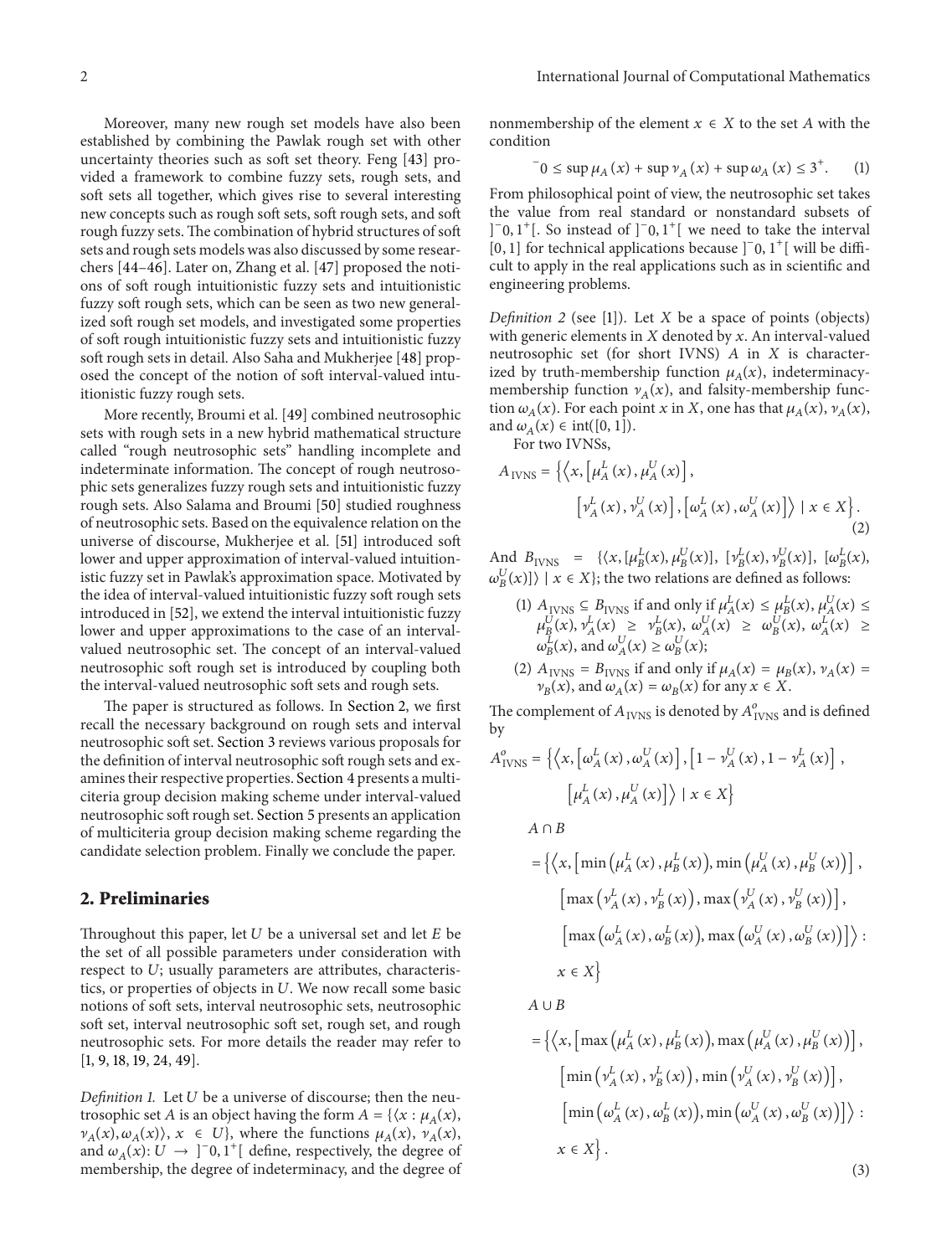As an illustration, let us consider the following example.

*Example 3.* Assume that the universe of discourse  $U = \{x_1, x_2, \ldots, x_n\}$  $x_2, x_3$ , where  $x_1$  characterizes the capability,  $x_2$  characterizes the trustworthiness, and  $x_3$  indicates the prices of the objects. It may be further assumed that the values of  $x_1, x_2$ , and  $x_3$  are in [0, 1] and they are obtained from some questionnaires of some experts. The experts may impose their opinion in three components, namely, the degree of goodness, the degree of indeterminacy, and the degree of poorness to explain the characteristics of the objects. Suppose  $A$  is an interval-valued neutrosophic set (IVNS) of U, such that  $A = \{ \langle x_1, [0.3, 0.4],$  $[0.5, 0.6], [0.4, 0.5] \rangle, \langle x_2, [0.1, 0.2], [0.3, 0.4], [0.6, 0.7] \rangle, \langle x_3,$ [0.2, 0.4], [0.4, 0.5], [0.4, 0.6]⟩}, where the degree of goodness of capability is[0.3, 0.4], degree of indeterminacy of capability is [0.5, 0.6], degree of falsity of capability is [0.4, 0.5], and so forth.

*Definition 4* (see [\[18](#page-11-16)]). Let  $U$  be an initial universe set and let  $E$  be a set of parameters. Let  $P(U)$  denote the power set of  $U$ . Consider a nonempty set  $A, A \subset E$ . A pair  $(K, A)$  is called a soft set over U, where K is a mapping given by  $K : A \rightarrow P(U)$ .

As an illustration, let us consider the following example.

*Example 5.* Suppose that  $U$  is the set of houses under consideration; say  $U = \{h_1, h_2, \ldots, h_5\}$ . Let E be the set of some attributes of such houses; say  $E = \{e_1, e_2, \ldots, e_8\}$ , where  $e_1$ ,  $e_2, \ldots, e_8$  stand for the attributes "beautiful," "costly," "green surroundings," and "moderate," respectively.

In this case, to define a soft set means to point out expensive houses, beautiful houses, and so on. For example, the soft set  $(K, A)$  that describes the "attractiveness of the houses" in the opinion of a buyer, say Thomas, may be defined as follows:

$$
A = \{e_1, e_2, e_3, e_4, e_5\};
$$
  

$$
K(e_1) = \{h_2, h_3, h_5\}, K(e_2) = \{h_2, h_4\},
$$
 (4)

 $K(e_3) = {h_1},$   $K(e_4) = U,$   $K(e_5) = {h_3, h_5}.$ 

*Definition 6* (see [\[19](#page-11-17)]). Let *U* be an initial universe set and let  $A \subset E$  be a set of parameters. Let IVNS (U) denote the set of all interval neutrosophic subsets of  $U$ . The collection  $(K, A)$  is termed to be the soft interval neutrosophic set over  $U$ , where *F* is a mapping given by  $K : A \rightarrow \text{IVNS}(U)$ .

The interval neutrosophic soft set defined over a universe is denoted by INSS.

Here,

- (1) Y is an ivn-soft subset of Ψ, denoted by  $Y \in \Psi$ , if  $K(e) \subseteq L(e)$  for all  $e \in E$ ;
- (2) Y is an ivn-soft equal to Ψ, denoted by  $Y = \Psi$ , if  $K(e) = L(e)$  for all  $e \in E$ ;
- (3) the complement of Y is denoted by  $\Upsilon^c$  and is defined by  $Y^c = \{(x, K^o(x)) : x \in E\};$
- (4) the union of Y and Ψ is denoted by  $\Upsilon \cup'' \Psi$ , if  $K(e) \cup$  $L(e)$  for all  $e \in E$ ;
- (5) the intersection of  $\Upsilon$  and  $\Psi$  is denoted by  $\Upsilon \cap \Upsilon' \Psi$ , if  $K(e) \cup L(e)$  for all  $e \in E$ .

*Example 7.* Let *U* be the set of houses under consideration and  $E$  is the set of parameters (or qualities). Each parameter is an interval neutrosophic word or sentence involving interval neutrosophic words. Consider  $E = \{$  beautiful, costly, moderate, expensive}. In this case, to define an interval neutrosophic soft set means to point out beautiful houses, costly houses, and so on. Suppose that there are four houses in the universe *U* given by  $U = \{h_1, h_2, h_3, h_4\}$  and the set of parameters  $A = \{e_1, e_2, e_3\}$ , where each  $e_i$  is a specific criterion for houses:

> $e_1$  stands for "beautiful,"  $e_2$  stands for "costly,"

> $e_3$  stands for "moderate."

Suppose that

$$
K \text{ (beautiful)} = \{ \langle h_1, [0.5, 0.6], [0.6, 0.7], [0.3, 0.4] \rangle, \\ \langle h_2, [0.4, 0.5], [0.7, 0.8], [0.2, 0.3] \rangle, \\ \langle h_3, [0.6, 0.7], [0.2, 0.3], [0.3, 0.5] \rangle, \\ \langle h_4, [0.7, 0.8], [0.3, 0.4], [0.2, 0.4] \rangle \}.
$$
\n
$$
K \text{ (costly)} = \{ \langle h_1, [0.3, 0.6], [0.2, 0.7], [0.1, 0.4] \rangle, \\ \langle h_2, [0.3, 0.5], [0.6, 0.8], [0.2, 0.6] \rangle, \\ \langle h_3, [0.3, 0.7], [0.1, 0.3], [0.3, 0.6] \rangle, \\ \langle h_4, [0.6, 0.8], [0.2, 0.4], [0.2, 0.5] \rangle \}.
$$
\n
$$
K \text{ (moderate)} = \{ \langle h_1, [0.5, 0.8], [0.4, 0.7], [0.3, 0.6] \rangle, \\ \langle h_2, [0.3, 0.5], [0.7, 0.9], [0.2, 0.4] \rangle, \\ \langle h_3, [0.1, 0.7], [0.3, 0.3], [0.3, 0.6] \rangle, \\ \langle h_4, [0.3, 0.8], [0.2, 0.4], [0.3, 0.6] \rangle \}.
$$
\n
$$
(5)
$$

*Definition 8* (see [\[24\]](#page-11-22)). Let *R* be an equivalence relation on the universal set U. Then the pair  $(U, R)$  is called a Pawlak approximation space. An equivalence class of  $R$  containing x will be denoted by  $[x]_R$ . Now for  $X \subseteq U$ , the lower and upper approximation of  $X$  with respect to  $(U, R)$  are denoted by, respectively,  $R_* X$  and  $R^* X$  and are defined by

$$
R_{*}X = \{x \in U : [x]_{R} \subseteq X\},\
$$
  

$$
R^{*}X = \{x \in U : [x]_{R} \cap X \neq \emptyset\}.
$$
  
(6)

Now if  $R^*X = R_*X$ , then X is called definable; otherwise X is called a rough set.

*Definition 9* (see [\[49](#page-12-8)]). Let  $U$  be a nonnull set and let  $R$  be an equivalence relation on  $U$ . Let  $F$  be neutrosophic set in  $U$  with the membership function  $\mu_F$ , indeterminacy function  $\nu_F$ , and nonmembership function  $\omega_F$ . Then the lower and upper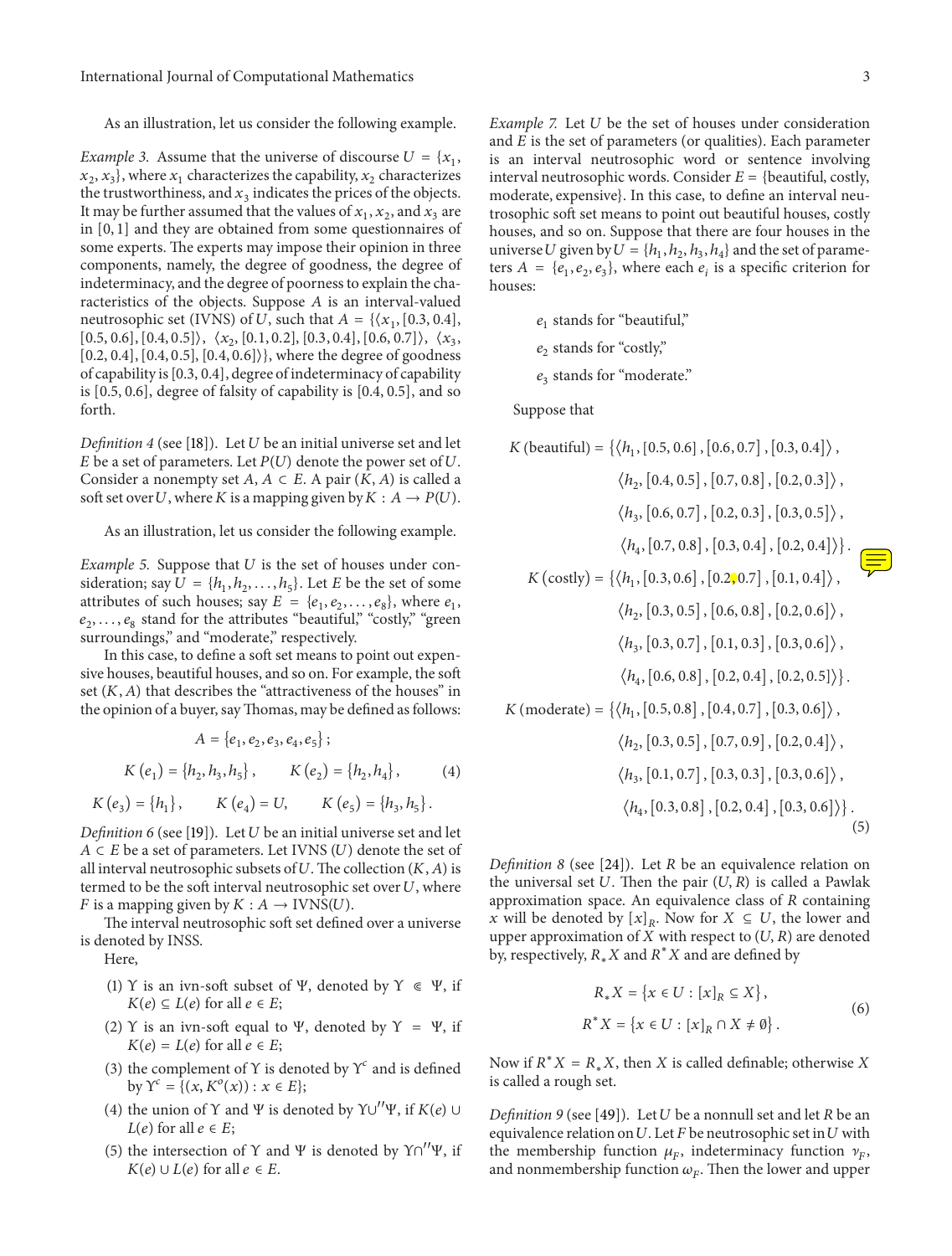rough approximations of  $F$  in  $(U, R)$  are denoted by  $R(F)$  and  $\overline{R}(F)$  and, respectively, defined as follows:

$$
\overline{R}(F) = \left\{ \left\langle x, \mu_{\overline{R}(F)}(x), \nu_{\overline{R}(F)}(x), \omega_{\overline{R}(F)}(x) \right\rangle \mid x \in U \right\},\
$$
\n
$$
\underline{R}(F) = \left\{ \left\langle x, \mu_{\underline{R}(F)}(x), \nu_{\underline{R}(F)}(x), \omega_{\underline{R}(F)}(x) \right\rangle \mid x \in U \right\},\
$$
\n(7)

where

$$
\mu_{\overline{R}(F)}(x) = \bigvee_{y \in [x]_R} \mu_F(y), \qquad \nu_{\overline{R}(F)}(x) = \bigwedge_{y \in [x]_R} \nu_F(y),
$$
  

$$
\omega_{\overline{R}(F)}(x) = \bigwedge_{y \in [x]_R} \omega_F(y), \qquad \mu_{\underline{R}(F)}(x) = \bigwedge_{y \in [x]_R} \mu_F(y),
$$
(8)  

$$
\nu_{\underline{R}(F)}(x) = \bigvee_{y \in [x]_R} \nu_F(y), \qquad \omega_{\underline{R}(F)}(x) = \bigvee_{y \in [x]_R} \omega_F(y).
$$

It is easy to observe that  $\overline{R}(F)$  and  $R(F)$  are two neutrosophic sets in U; thus NS mapping  $\overline{R}$ ,  $\underline{R}$  :  $R(U) \rightarrow R(U)$  are, respectively, referred to as the upper and lower rough NS approximation operators, and the pair  $(R(F), \overline{R}(F))$  is called the rough neutrosophic set.

#### <span id="page-3-0"></span>**3. Interval Neutrosophic Soft Rough Set**

This section is an attempt to extend the concept of an intervalvalued intuitionistic fuzzy soft rough set [\[52\]](#page-12-11) to the case of an interval-valued neutrosophic rough set.

*Definition 10.* Let  $\Theta = (f, A)$  be full soft set over *U* and let the pair  $S = (U, \Theta)$  be the soft approximation space. Then for an interval-valued neutrosophic set  $\sigma \in IVNS^U$ , the lower and upper soft rough approximations of  $\sigma$  with respect to  $S$  are denoted by  $N_{\rm s}(\sigma)$  and  $\overline{N}_{\rm s}(\sigma)$ , respectively, which are intervalvalued neutrosophic sets in  $U$  given by

$$
\underline{N}_{S}(\sigma) = \left\{ \left\langle x, \left[ \bigwedge \{ \inf \mu_{\sigma}(y) : \exists a \in A \left( \{x, y\} \subseteq f(a) \right) \} \right. \right. \right. \\ \left. \bigwedge \left\{ \sup \mu_{\sigma}(y) : \exists a \in A \left( \{x, y\} \subseteq f(a) \right) \} \right],
$$
\n
$$
\left[ \bigvee \left\{ \inf \nu_{\sigma}(y) : \exists a \in A \left( \{x, y\} \subseteq f(a) \right) \} \right],
$$
\n
$$
\bigvee \left\{ \sup \nu_{\sigma}(y) : \exists a \in A \left( \{x, y\} \subseteq f(a) \right) \} \right],
$$
\n
$$
\left[ \bigvee \left\{ \inf \omega_{\sigma}(y) : \exists a \in A \left( \{x, y\} \subseteq f(a) \right) \} \right],
$$
\n
$$
\bigvee \left\{ \sup \omega_{\sigma}(y) : \exists a \in A \left( \{x, y\} \subseteq f(a) \right) \} \right\} \right\}.
$$
\n
$$
x \in U \}
$$
\n(2)

$$
\overline{N}_{S}(\sigma) = \left\{ \left\langle x, \left[ \bigvee \{ \inf \mu_{\sigma}(y) : \exists a \in A \left( \{x, y\} \subseteq f(a) \right) \} \right, \right\} \right\}
$$
\n
$$
\left\langle \left\{ \sup \mu_{\sigma}(y) : \exists a \in A \left( \{x, y\} \subseteq f(a) \right) \} \right\}, \left\{ \left\langle \{ \inf \nu_{\sigma}(y) : \exists a \in A \left( \{x, y\} \subseteq f(a) \right) \} \right\}, \left\langle \left\{ \sup \nu_{\sigma}(y) : \exists a \in A \left( \{x, y\} \subseteq f(a) \right) \} \right\}, \left\langle \left\langle \{ \inf \omega_{\sigma}(y) : \exists a \in A \left( \{x, y\} \subseteq f(a) \right) \} \right\}, \left\langle \left\langle \{ \sup \omega_{\sigma}(y) : \exists a \in A \left( \{x, y\} \subseteq f(a) \right) \} \right\rangle \right\} \right\}
$$
\n
$$
x \in U \right\}.
$$
\n(10)

The operators  $N<sub>S</sub>(\sigma)$  and  $\overline{N}_S(\sigma)$  are called the lower and upper soft rough approximation operators on interval-valued neutrosophic sets. If  $N_s(\sigma) = \overline{N}_s(\sigma)$ , then  $\sigma$  is said to be soft interval-valued neutrosophic definable; otherwise it is called an interval-valued neutrosophic soft rough set.

**Theorem 11.** *Let*  $\Theta = (f, A)$  *be a full soft set over U and let*  $S =$  $(U, \Theta)$  *be the soft approximation space. Then for*  $\sigma \in IVNS^U$ *one has*

(i) 
$$
\underline{N}_S(\sigma) = \{ \langle x, [\Lambda_{x \in f(a)} \Lambda_{y \in f(a)} \text{ inf } \mu_{\sigma}(y), \Lambda_{x \in f(a)} \Lambda_{y \in f(a)} \text{ sup } \mu_{\sigma}(y) \}, [\Lambda_{x \in f(a)} \Lambda_{y \in f(a)} \text{ inf } \nu_{\sigma}(y), \Lambda_{x \in f(a)} \Lambda_{y \in f(a)} \text{ sup } \nu_{\sigma}(y) \}, [\Lambda_{x \in f(a)} \Lambda_{y \in f(a)} \text{ inf } \omega_{\sigma}(y), \Lambda_{x \in f(a)} \Lambda_{y \in f(a)} \text{ sup } \omega_{\sigma}(y) \} \colon x \in U;
$$
  
\n(ii)  $\overline{N}_S(\sigma) = \{ \langle x, [\Lambda_{x \in f(a)} \Lambda_{y \in f(a)} \text{ inf } \mu_{\sigma}(y), \Lambda_{x \in f(a)} \Lambda_{y \in f(a)} \text{ inf } \nu_{\sigma}(y), \Lambda_{x \in f(a)} \Lambda_{y \in f(a)} \text{ sup } \nu_{\sigma}(y) \}, [\Lambda_{x \in f(a)} \Lambda_{y \in f(a)} \text{ inf } \nu_{\sigma}(y), \Lambda_{x \in f(a)} \Lambda_{y \in f(a)} \text{ sup } \omega_{\sigma}(y) \} \colon x \in U;$ 

*Proof.* (i) Let  $a \in A$  and  $x \in f(a)$ . Then for  $y \in f(a)$ , we have  $\{x, y\} \subseteq f(a)$  and hence inf  $\mu_{\sigma}(y) \ge \bigwedge \{\inf \mu_{\sigma}(z) : \exists a \in$  $A\{x, z\} \subseteq f(a)$ . Consequently,

$$
\bigwedge_{y \in f(a)} \inf \mu_{\sigma}(y) \ge \bigwedge \{ \inf \mu_{\sigma}(z) : \exists a \in A \, (\{x, z\} \subseteq f(a)) \}.
$$
\n(11)

And so

$$
\bigwedge_{x \in f(a)} \bigwedge_{y \in f(a)} \inf \mu_{\sigma}(y) \tag{12}
$$
\n
$$
\geq \bigwedge \{ \inf \mu_{\sigma}(z) : \exists a \in A \left( \{x, z\} \subseteq f(a) \right) \}.
$$

Similarly, it can be shown that

$$
\bigwedge_{x \in f(a)} \bigwedge_{y \in f(a)} \sup \mu_{\sigma}(y)
$$
\n
$$
\geq \bigwedge \{ \sup \mu_{\sigma}(z) : \exists a \in A \left( \{x, z\} \subseteq f(a) \right) \}.
$$
\n(13)

$$
\left( 9\right)
$$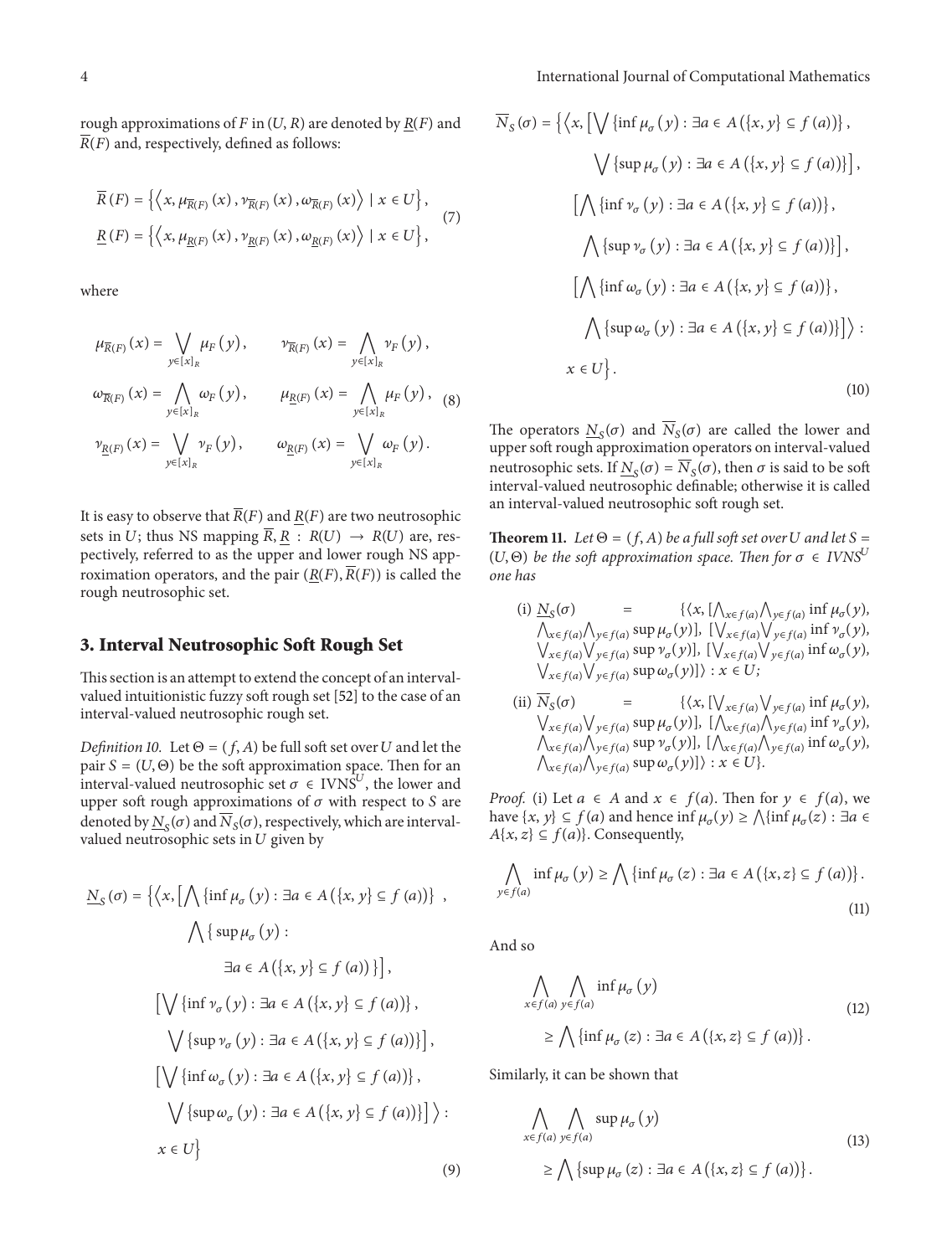Thus, we get

$$
\left[\bigwedge \{\inf \mu_{\sigma}(z) : \exists a \in A \left(\{x, z\} \subseteq f(a)\right)\}\right],
$$
  

$$
\bigwedge \{\sup \mu_{\sigma}(z) : \exists a \in A \left(\{x, z\} \subseteq f(a)\right)\}\right]
$$
  

$$
\subseteq \left[\bigwedge_{x \in f(a)} \bigwedge_{y \in f(a)} \inf \mu_{\sigma}(y), \bigwedge_{x \in f(a)} \bigwedge_{y \in f(a)} \sup \mu_{\sigma}(y)\right].
$$
  
(14)

In a similar manner it can be shown that

$$
\left[\bigvee \{\inf \nu_{\sigma}(z) : \exists \underline{N}_{\mathcal{S}}(\sigma)\},\right]
$$
\n
$$
\bigvee \{\sup \nu_{\sigma}(z) : \exists a \in A (\{x,z\} \subseteq f(a))\}\right]
$$
\n
$$
\subseteq \left[\bigvee_{x \in f(a)} \bigvee_{y \in f(a)} \inf \nu_{\sigma}(y), \bigvee_{x \in f(a)} \bigvee_{y \in f(a)} \sup \nu_{\sigma}(y)\right].
$$
\n(15)

In a similar manner it can be shown that

$$
\left[\bigvee_{x \in f(a)} \bigvee_{y \in f(a)} \inf \omega_{\sigma}(y), \bigvee_{x \in f(a)} \bigvee_{y \in f(a)} \sup \omega_{\sigma}(y)\right] \times \left[\bigvee \{\inf \omega_{\sigma}(z) : \exists a \in A \left(\{x, z\} \subseteq f(a)\right)\}\right],
$$
\n
$$
\bigvee \{\sup \omega_{\sigma}(z) : \exists a \in A \left(\{x, z\} \subseteq f(a)\right)\}\right]
$$
\n
$$
\subseteq \left[\bigvee_{x \in f(a)} \bigvee_{y \in f(a)} \inf \omega_{\sigma}(y), \bigvee_{x \in f(a)} \bigvee_{y \in f(a)} \sup \omega_{\sigma}(y)\right].
$$
\n(16)

From [\(14\),](#page-4-0) [\(15\),](#page-4-1) and [\(16\)](#page-4-2) we observe that

$$
\underline{N}_{S}(\sigma)
$$
\n
$$
\subseteq \left\{ \left[ \bigwedge_{x \in f(a)} \bigwedge_{y \in f(a)} \inf_{\varphi_{\sigma}} (y), \bigwedge_{x \in f(a)} \bigwedge_{y \in f(a)} \sup_{\psi_{\sigma}} (\gamma) \right], \right\}
$$
\n
$$
\left[ \bigvee_{x \in f(a)} \bigvee_{y \in f(a)} \inf_{y \in f(a)} \gamma_{\sigma} (y), \bigvee_{x \in f(a)} \bigvee_{y \in f(a)} \sup_{y \in f(a)} \gamma_{\sigma} (y) \right],
$$
\n
$$
\left[ \bigvee_{x \in f(a)} \bigvee_{y \in f(a)} \inf_{\varphi_{\sigma}} (\gamma), \bigvee_{x \in f(a)} \bigvee_{y \in f(a)} \sup_{\varphi_{\sigma}} (\gamma) \right] \right\}.
$$
\n(17)

Now we prove that

$$
\left\{\left[\bigwedge_{x \in f(a)} \bigwedge_{y \in f(a)} \inf \mu_{\sigma}(y), \bigwedge_{x \in f(a)} \bigwedge_{y \in f(a)} \sup \mu_{\sigma}(y)\right],\right\}\left[\bigvee_{x \in f(a)} \bigvee_{y \in f(a)} \inf \nu_{\sigma}(y), \bigvee_{x \in f(a)} \bigvee_{y \in f(a)} \sup \nu_{\sigma}(y)\right],\right\}\left[\bigvee_{x \in f(a)} \bigvee_{y \in f(a)} \inf \omega_{\sigma}(y), \bigvee_{x \in f(a)} \bigvee_{y \in f(a)} \sup \omega_{\sigma}(y)\right]\right\}\subseteq \underline{N}_{S}(\sigma).
$$

<span id="page-4-0"></span>Let us suppose that  $a \in A$  such that  $\{x, z\} \subseteq f(a)$ . Then  $a \in A$  $f(a), z \in f(a)$ , and hence

$$
\inf \mu_{\sigma}(z) \geq \bigwedge_{x \in f(a)} \bigwedge_{y \in f(a)} \inf \mu_{\sigma}(y). \tag{19}
$$

<span id="page-4-1"></span>Consequently,

$$
\bigwedge \{\inf \mu_{\sigma}(z) : \exists a \in A (\{x, z\} \subseteq f (a))\}
$$
  
 
$$
\geq \bigwedge_{x \in f(a)} \bigwedge_{y \in f(a)} \inf \mu_{\sigma}(y).
$$
 (20)

Similarly, it can be shown that

$$
\bigwedge \{\sup \mu_{\sigma}(z) : \exists a \in A (\{x, z\} \subseteq f (a))\}
$$
  
 
$$
\geq \bigwedge_{x \in f(a)} \bigwedge_{y \in f(a)} \sup \mu_{\sigma}(y).
$$
 (21)

Thus we get

$$
\left[\bigwedge_{x \in f(a)} \bigwedge_{y \in f(a)} \inf \mu_{\sigma}(y), \bigwedge_{x \in f(a)} \bigwedge_{y \in f(a)} \sup \mu_{\sigma}(y)\right]
$$
\n
$$
\subseteq \left[\bigwedge \{\inf \mu_{\sigma}(z) : \exists a \in A \{ \{x, z\} \subseteq f(a) \} \}, \bigwedge \{\sup \mu_{\sigma}(z) : \exists a \in A \{ \{x, z\} \subseteq f(a) \} \}\right].
$$
\n(22)

<span id="page-4-2"></span>In a similar manner it can be shown that

$$
\left[\bigvee_{x \in f(a)} \bigvee_{y \in f(a)} \inf_{\nu_{\sigma}} (\mathbf{y}), \bigvee_{x \in f(a)} \bigvee_{y \in f(a)} \sup_{\nu_{\sigma}} \nu_{\sigma} (\mathbf{y})\right]
$$
\n
$$
\subseteq \left[\bigvee \{\inf \nu_{\sigma}(z) : \exists a \in A (\{x, z\} \subseteq f (a))\}, \bigvee \{\sup \nu_{\sigma}(z) : \exists a \in A (\{x, z\} \subseteq f (a))\}\right].
$$
\n(23)

In a similar manner it can be shown that  $\overline{a}$ 

<span id="page-4-6"></span>
$$
\left[ \bigvee_{x \in f(a)} \bigvee_{y \in f(a)} \inf \omega_{\sigma}(y), \bigvee_{x \in f(a)} \bigvee_{y \in f(a)} \sup \omega_{\sigma}(y) \right] \subseteq \left[ \bigvee \{ \inf \omega_{\sigma}(z) : \exists a \in A \left( \{x, z\} \subseteq f(a) \right) \}, \bigvee \{ \sup \omega_{\sigma}(z) : \exists a \in A \left( \{x, z\} \subseteq f(a) \right) \} \right].
$$
\n(24)

<span id="page-4-5"></span><span id="page-4-4"></span><span id="page-4-3"></span>L.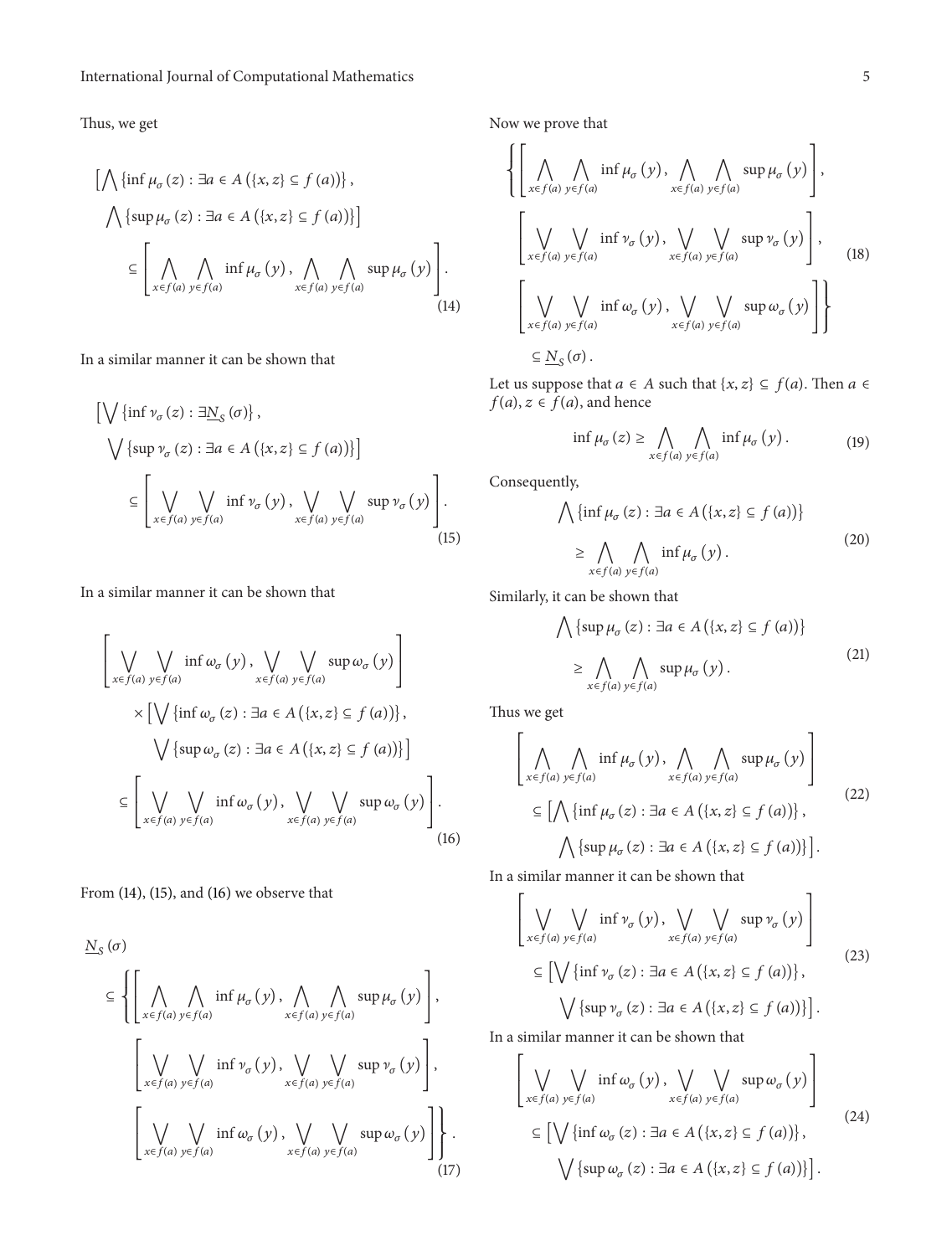From [\(22\),](#page-4-3) [\(23\),](#page-4-4) and [\(24\)](#page-4-5) we observe that

$$
\left\{\left[\bigwedge_{x \in f(a)} \bigwedge_{y \in f(a)} \inf \mu_{\sigma}(y), \bigwedge_{x \in f(a)} \bigwedge_{y \in f(a)} \sup \mu_{\sigma}(y)\right],\right\}\left[\bigvee_{x \in f(a)} \bigvee_{y \in f(a)} \inf \nu_{\sigma}(y), \bigvee_{x \in f(a)} \bigvee_{y \in f(a)} \sup \nu_{\sigma}(y)\right],\right\}\left[\bigvee_{x \in f(a)} \bigvee_{y \in f(a)} \inf \omega_{\sigma}(y), \bigvee_{x \in f(a)} \bigvee_{y \in f(a)} \sup \omega_{\sigma}(y)\right]\right\}\subseteq \underline{N}_{\mathcal{S}}(\sigma).
$$
\n(25)

From [\(17\)](#page-4-6) and [\(25\),](#page-5-0) we have

$$
\underline{N}_{S}(\sigma)
$$
\n
$$
= \left\{ \left\langle x, \left[ \bigwedge_{x \in f(a)} \bigwedge_{y \in f(a)} \inf \mu_{\sigma}(y), \bigwedge_{x \in f(a)} \bigwedge_{y \in f(a)} \sup \mu_{\sigma}(y) \right], \left[ \bigvee_{x \in f(a)} \bigvee_{y \in f(a)} \inf \nu_{\sigma}(y), \bigvee_{x \in f(a)} \bigvee_{y \in f(a)} \sup \nu_{\sigma}(y) \right], \left[ \bigvee_{x \in f(a)} \bigvee_{y \in f(a)} \inf \omega_{\sigma}(y), \left[ \bigvee_{x \in f(a)} \bigvee_{y \in f(a)} \sup \omega_{\sigma}(y) \right] \right\} : x \in U \right\}.
$$
\n(26)

(ii) Proof is similar to that in (i).

 $\Box$ 

**Theorem 12.** *Let*  $\Theta = (f, A)$  *be a full soft set over U and let*  $S = (U, \Theta)$  *be the soft approximation space. Then for*  $\sigma$ ,  $\lambda \in$ *IVNS one has*

(1) 
$$
\underline{N}_s(\emptyset) = \emptyset = \overline{N}_s(\emptyset);
$$
  
\n(2)  $\underline{N}_s(U) = U = \overline{N}_s(U);$   
\n(3)  $\sigma \subseteq \lambda \Rightarrow \underline{N}(\sigma) \subseteq \underline{N}(\lambda);$   
\n(4)  $\sigma \subseteq \lambda \Rightarrow \overline{N}_s(\sigma) \subseteq \overline{N}_s(\lambda);$   
\n(5)  $\underline{N}_s(\sigma \cap \lambda) \subseteq \underline{N}_s(\sigma) \cap \underline{N}_s(\lambda);$   
\n(6)  $\overline{N}_s(\sigma \cap \lambda) \subseteq \overline{N}_s(\sigma) \cap \overline{N}_s(\lambda);$   
\n(7)  $\underline{N}(\sigma) \cup \underline{N}(\lambda) \subseteq \underline{N}(\sigma \cup \lambda);$   
\n(8)  $\overline{N}_s(\sigma) \cup \overline{N}_s(\lambda) \subseteq \overline{N}_s(\sigma \cup \lambda).$ 

*Proof.* (1)–(4) are straightforward.  
\n(5) We have  
\n
$$
\sigma = \{ \langle x, [\inf \mu_{\sigma}(x), \sup \mu_{\sigma}(x)],
$$
\n
$$
[\inf \nu_{\sigma}(x), \sup \nu_{\sigma}(x)],
$$
\n
$$
[\inf \omega_{\sigma}(x), \sup \omega_{\sigma}(x)] \rangle : x \in U \},
$$
\n
$$
\lambda = \{ \langle x, [\inf \mu_{\lambda}(x), \sup \mu_{\lambda}(x)],
$$
\n
$$
[\inf \nu_{\lambda}(x), \sup \nu_{\lambda}(x)],
$$
\n
$$
[\inf \omega_{\lambda}(x), \sup \omega_{\lambda}(x)] \rangle : x \in U \},
$$
\n
$$
\sigma \cap \lambda = \{ \langle x, [\inf \mu_{\sigma \cap \lambda}(x), \sup \mu_{\sigma \cap \lambda}(x)],
$$
\n
$$
[\inf \nu_{\sigma \cap \lambda}(x), \sup \nu_{\sigma \cap \lambda}(x)],
$$
\n
$$
[\inf \omega_{\sigma \cap \lambda}(x), \sup \omega_{\sigma \cap \lambda}(x)] \rangle : x \in U \}.
$$

<span id="page-5-0"></span>Now

$$
\underline{N}_{s}(\sigma \cap \lambda)
$$
\n
$$
= \left\{ \left\langle x, \left[ \bigwedge \{ \inf \mu_{\sigma \cap \lambda} (y) : \exists a \in A \{ \{x, z\} \subseteq f (a) \} \right, \right\} \right\}
$$
\n
$$
\bigwedge \left\{ \sup \mu_{\sigma \cap \lambda} (y) : \exists a \in A \{ x, y \} \subseteq f (a) \} \right\},
$$
\n
$$
\left[ \bigvee \{ \inf \nu_{\sigma \cap \lambda} (z) : \exists a \in A \{ \{x, y\} \subseteq f (a) \} \} \right],
$$
\n
$$
\left[ \bigvee \{ \inf \nu_{\sigma \cap \lambda} (y) : \exists a \in A \{ \{x, z\} \subseteq f (a) \} \} \right],
$$
\n
$$
\left[ \bigvee \{ \inf \omega_{\sigma \cap \lambda} (y) : \exists a \in A \{ \{x, y\} \subseteq f (a) \} \} \right],
$$
\n
$$
\left\langle \left\{ \sup \omega_{\sigma \cap \lambda} (y) : \exists a \in A \{ \{x, y\} \subseteq f (a) \} \} \right\} \right\}.
$$
\n
$$
x \in U \right\}
$$
\n
$$
= \left\{ \left\langle x, \left[ \bigwedge \{ \min \left( \inf \mu_{\sigma} (y), \inf \mu_{\lambda} (y) \right) : \right. \right. \\ \left. \left\langle x \in U \} \right| \right. \left\{ \min \left( \sup \mu_{\sigma} (y), \sup \mu_{\lambda} (y) \right) : \right. \right. \\ \left. \left\langle x \in A \{ \{ x, z \} \subseteq f (a) \} \} \right. \right\},
$$
\n
$$
\left[ \bigvee \left\{ \max \left( \inf \nu_{\sigma} (y), \sup \mu_{\lambda} (y) \right) : \right. \right. \\ \left. \left\langle x \in A \{ \{ x, z \} \subseteq f (a) \} \} \right. \right\},
$$
\n
$$
\left[ \bigvee \left\{ \max \left( \sup \nu_{\sigma} (y), \sup \nu_{\lambda} (y) \right) : \right. \right. \\ \left. \left\langle x \in A \{ \{ x, z \} \subseteq
$$

<span id="page-5-1"></span>(28)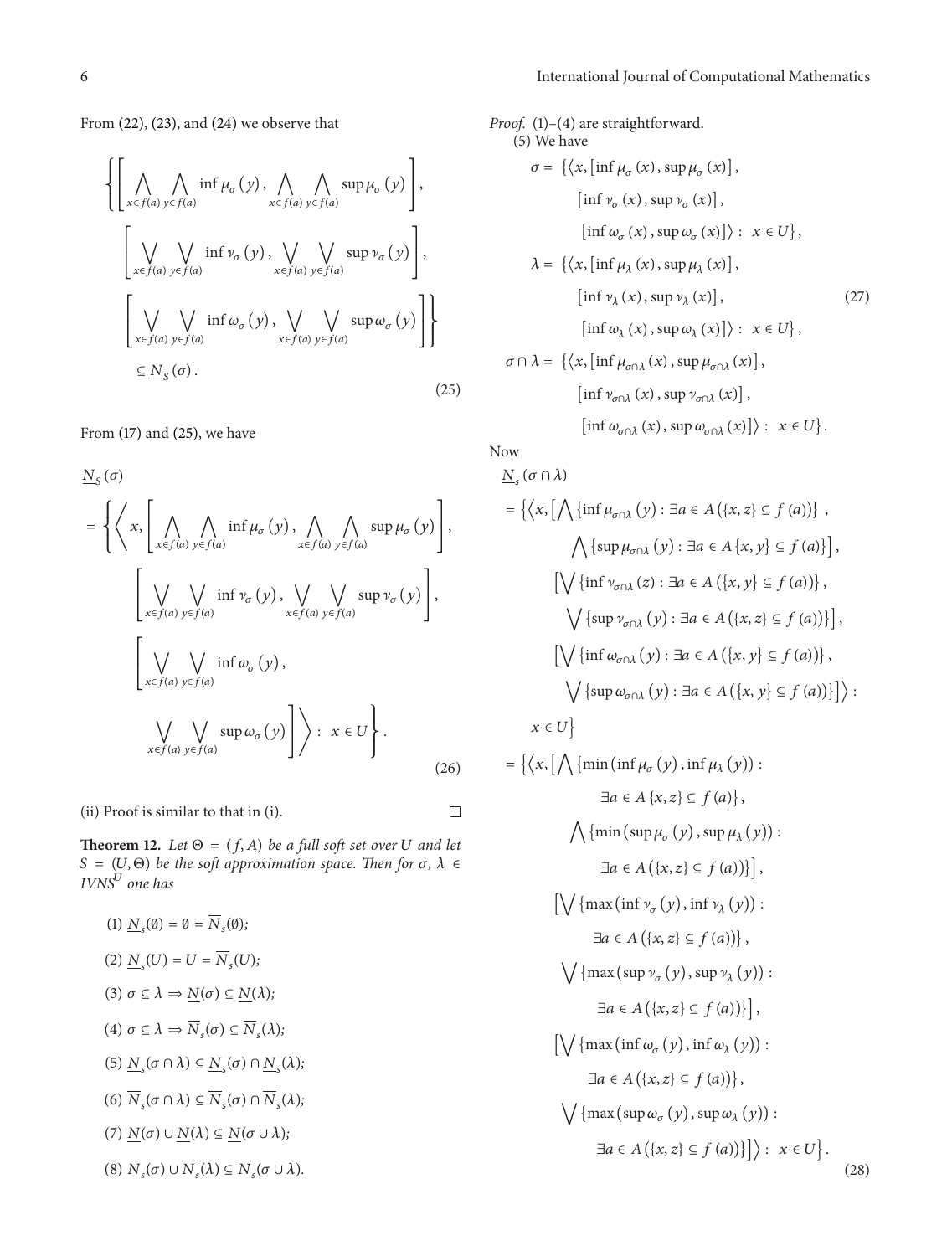Since

$$
\min\left(\inf \mu_{\sigma}(y), \inf \mu_{\lambda}(y)\right) \le \inf \mu_{\sigma}(y),
$$
  

$$
\min\left(\inf \mu_{\sigma}(y), \inf \mu_{\lambda}(y)\right) \le \inf \mu_{\lambda}(y)
$$
 (29)

we have

$$
\bigwedge \{\min\left(\inf \mu_{\sigma}(y), \inf \mu_{\lambda}(y)\right) : \exists a \in A (\{x, z\} \subseteq f(a))\}
$$

$$
\leq \bigwedge \{\inf \mu_{\sigma}(y) : \exists a \in A (\{x, z\} \subseteq f(a))\},\
$$

$$
\bigwedge \{\min\left(\inf \mu_{\sigma}(y), \inf \mu_{\lambda}(y)\right) : \exists a \in A (\{x, z\} \subseteq f(a))\}
$$

$$
\leq \bigwedge \{\inf \mu_{\lambda}(y) : \exists a \in A (\{x, z\} \subseteq f(a))\}.
$$
(30)

Consequently,

$$
\bigwedge \{\min\left(\inf \mu_{\sigma}(y), \inf \mu_{\lambda}(y)\right) : \exists a \in A \left(\{x, z\} \subseteq f(a)\right)\}\
$$

$$
\leq \min\left(\bigwedge \{\inf \mu_{\sigma}(y) : \exists a \in A \left(\{x, z\} \subseteq f(a)\right)\}\right),\n\bigwedge \{\inf \mu_{\lambda}(y) : \exists a \in A \left(\{x, z\} \subseteq f(a)\right)\}\right).
$$
\n(31)

Similarly we can get

$$
\bigwedge \{\min (\sup \mu_{\sigma} (y), \sup \mu_{\lambda} (y)) : \exists a \in A \{x, y\} \subseteq f (a) \}
$$

$$
\leq \min \left( \bigwedge \{\sup \mu_{\sigma} (y) : \exists a \in A \{ \{x, z\} \subseteq f (a) \} \right),
$$

$$
\bigwedge \{\sup \mu_{\lambda} (y) : \exists a \in A \{ \{x, z\} \subseteq f (a) \} \}.
$$
(32)

Again since

$$
\max\left(\inf \nu_{\sigma}(y), \inf \nu_{\lambda}(y)\right) \ge \inf \nu_{\sigma}(y),
$$
  

$$
\max\left(\inf \nu_{\sigma}(y), \inf \nu_{\lambda}(y)\right) \ge \inf \nu_{\lambda}(y),
$$
 (33)

we have

$$
\bigvee \{ \max (\inf \nu_{\sigma} (y), \inf \nu_{\lambda} (y)) : \exists a \in A \{x, y\} \subseteq f (a) \}
$$

$$
\geq \bigvee \{ \inf \nu_{\sigma} (y) : \exists a \in A \{ \{x, z\} \subseteq f (a) \} \},
$$

$$
\bigvee \{ \max (\sup \nu_{\sigma} (y), \sup \nu_{\lambda} (y)) : \exists a \in A \{x, y\} \subseteq f (a) \}
$$

$$
\geq \bigvee \{ \sup \nu_{\sigma} (y) : \exists a \in A \{ \{x, z\} \subseteq f (a) \} \}.
$$
(34)

Consequently,

$$
\bigvee \{ \max (\inf \nu_{\sigma} (y), \inf \nu_{\lambda} (y)) : \exists a \in A \{x, y\} \subseteq f (a) \}
$$

$$
\geq \max \left( \bigwedge \{ \inf \nu_{\sigma} (y) : \exists a \in A \{ \{x, z\} \subseteq f (a) \} \right),
$$

$$
\bigwedge \{ \inf \nu_{\lambda} (y) : \exists a \in A \{x, y\} \subseteq f (a) \} \right).
$$
(35)

Similarly we can get

$$
\bigvee \{ \max (\sup \nu_{\sigma} (y), \sup \nu_{\lambda} (y)) : \exists a \in A \{x, y\} \subseteq f (a) \}
$$

$$
\geq \max \left( \bigwedge \{ \sup \nu_{\sigma} (y) : \exists a \in A \{ \{x, z\} \subseteq f (a) \} \right),
$$

$$
\bigwedge \{ \sup \nu_{\lambda} (y) : \exists a \in A \{x, y\} \subseteq f (a) \} \right).
$$
(36)

Again since

$$
\max\left(\inf \omega_{\sigma}(y), \inf \omega_{\lambda}(y)\right) \ge \inf \omega_{\sigma}(y),
$$
  

$$
\max\left(\inf \omega_{\sigma}(y), \inf \omega_{\lambda}(y)\right) \ge \inf \omega_{\lambda}(y),
$$
 (37)

we have

<span id="page-6-0"></span>
$$
\bigvee \{ \max (\inf \omega_{\sigma} (y), \inf \omega_{\lambda} (y)) : \exists a \in A \{x, y\} \subseteq f (a) \}
$$
  
\n
$$
\geq \bigvee \{ \inf \omega_{\sigma} (y) : \exists a \in A (\{x, z\} \subseteq f (a)) \},
$$
  
\n
$$
\bigvee \{ \max (\sup \omega_{\sigma} (y), \sup \omega_{\lambda} (y)) : \exists a \in A \{x, y\} \subseteq f (a) \}
$$
  
\n
$$
\geq \bigvee \{ \sup \omega_{\sigma} (y) : \exists a \in A (\{x, z\} \subseteq f (a)) \}.
$$
\n(38)

Consequently,

$$
\bigvee \{ \max (\inf \omega_{\sigma} (y), \inf \omega_{\lambda} (y)) : \exists a \in A \{x, y\} \subseteq f (a) \}
$$

$$
\geq \max \left( \bigwedge \{ \inf \omega_{\sigma} (y) : \exists a \in A \{ \{x, z\} \subseteq f (a) \} \right),
$$

$$
\bigwedge \{ \inf \omega_{\lambda} (y) : \exists a \in A \{x, y\} \subseteq f (a) \} \right).
$$
(39)

Similarly we can get

$$
\bigvee \{ \max (\sup \omega_{\sigma} (y), \sup \omega_{\lambda} (y)) : \exists a \in A \{x, y\} \subseteq f (a) \}
$$

$$
\geq \max (\bigwedge \{ \sup \omega_{\sigma} (y) : \exists a \in A \{x, y\} \subseteq f (a) \}, \bigwedge \{ \sup \omega_{\lambda} (y) : \exists a \in A \{ \{x, z\} \subseteq f (a) \} \} ).
$$
(40)

Using, [\(31\)](#page-6-0)[–\(40\)](#page-6-1) we get from [\(28\)](#page-5-1)

<span id="page-6-1"></span>
$$
\underline{N}_s\left(\sigma \cap \lambda\right) \subseteq \underline{N}_s\left(\sigma\right) \cap \underline{N}_s\left(\lambda\right). \tag{41}
$$

(6) Proof is similar to (5).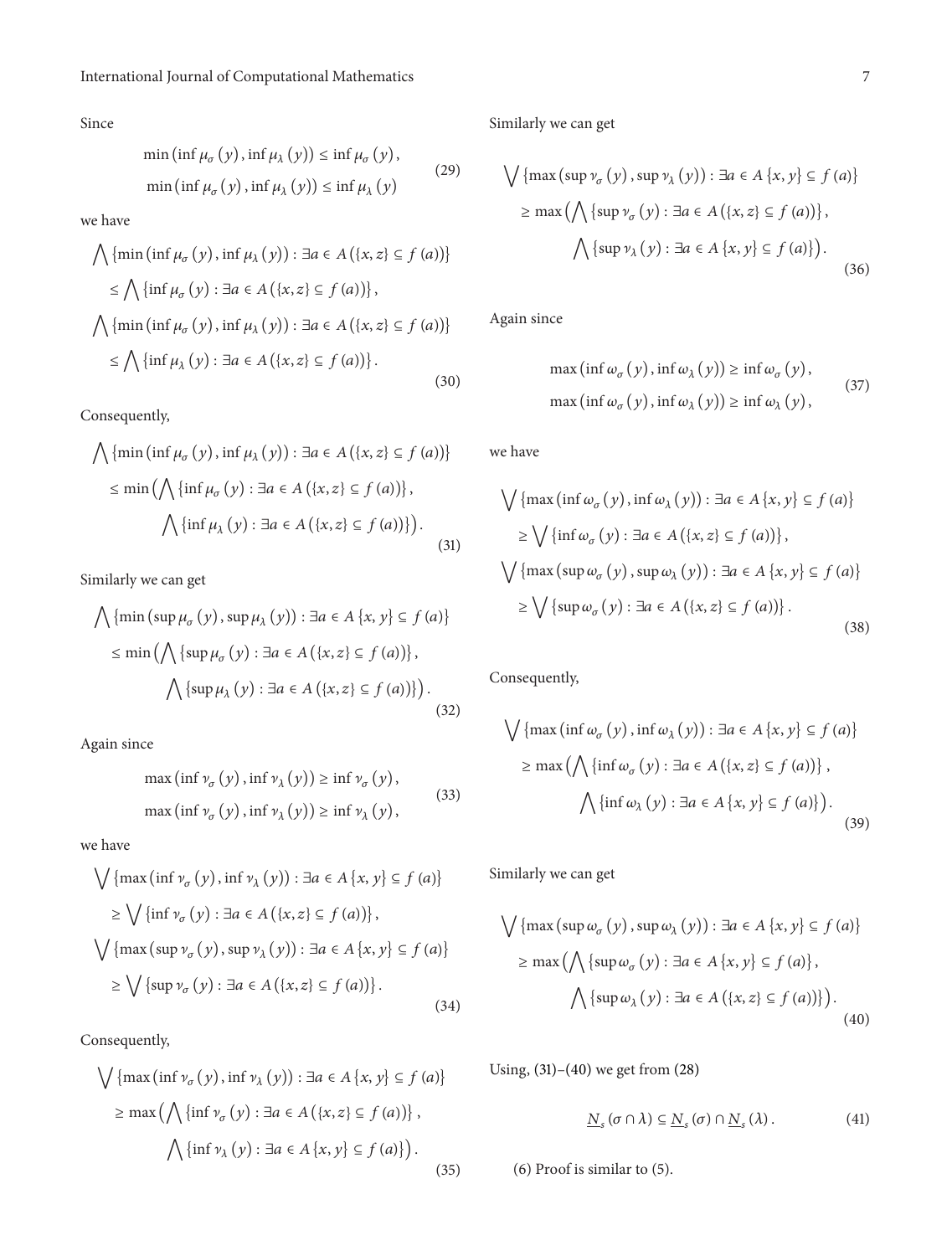(7) We have

$$
\sigma = \{ \langle x, \left[ \inf \mu_{\sigma}(x), \sup \mu_{\sigma}(x) \right], \right.
$$
  
\n
$$
\left[ \inf \nu_{\sigma}(x), \sup \nu_{\sigma}(x) \right],
$$
  
\n
$$
\left[ \inf \omega_{\sigma}(x), \sup \omega_{\sigma}(x) \right] \rangle : x \in U \},
$$
  
\n
$$
\lambda = \{ \langle x, \left[ \inf \mu_{\lambda}(x), \sup \mu_{\lambda}(x) \right], \right.
$$
  
\n
$$
\left[ \inf \nu_{\lambda}(x), \sup \nu_{\lambda}(x) \right], \qquad (42)
$$
  
\n
$$
\left[ \inf \omega_{\lambda}(x), \sup \omega_{\lambda}(x) \right] \rangle : x \in U \},
$$
  
\n
$$
\sigma \cup \lambda = \{ \langle x, \left[ \inf \mu_{\sigma \cup \lambda}(x), \sup \mu_{\sigma \cup \lambda}(x) \right], \left[ \inf \nu_{\sigma \cup \lambda}(x), \sup \nu_{\sigma \cup \lambda}(x) \right], \left[ \inf \omega_{\sigma \cup \lambda}(x), \sup \omega_{\sigma \cup \lambda}(x) \right] \rangle : x \in U \}.
$$

Now

$$
\overline{N}_{s}(\sigma \cup \lambda)
$$
\n
$$
= \left\{ \left\langle x, \left[ \bigwedge \{ \inf \mu_{\sigma \cup \lambda} (y) : \exists a \in A (\{x, y\} \subseteq f (a)) \} \right, \right\} \right\}
$$
\n
$$
\left\langle \left\{ \sup \mu_{\sigma \cup \lambda} (y) : \exists a \in A (\{x, z\} \subseteq f (a)) \} \right, \right\}
$$
\n
$$
\left\langle \left\{ \inf \nu_{\sigma \cup \lambda} (z) : \exists a \in A (\{x, y\} \subseteq f (a)) \} \right, \right\}
$$
\n
$$
\left\langle \left\{ \sup \nu_{\sigma \cup \lambda} (y) : \exists a \in A (\{x, y\} \subseteq f (a)) \} \right\} \right\}
$$
\n
$$
\left\langle \left\{ \inf \omega_{\sigma \cup \lambda} (y) : \exists a \in A (\{x, y\} \subseteq f (a)) \} \right\} \right\}
$$
\n
$$
\left\langle \left\{ \sup \mu_{\sigma \cup \lambda} (y) : \exists a \in A (\{x, z\} \subseteq f (a)) \} \right\} \right\}
$$
\n
$$
x \in U \right\}
$$
\n
$$
= \left\{ \left\langle x, \left[ \bigwedge \{ \max (\inf \mu_{\sigma} (y), \inf \mu_{\lambda} (y)) : \exists a \in A (\{x, z\} \subseteq f (a)) \} \right, \right\}
$$
\n
$$
\left\langle \left\{ \max (\sup \mu_{\sigma} (y), \sup \mu_{\lambda} (y)) : \exists a \in A (\{x, z\} \subseteq f (a)) \} \right\} \right\}
$$
\n
$$
\left\langle \left\langle \left\langle \min (\inf \nu_{\sigma} (y), \sup \nu_{\lambda} (y)) : \exists a \in A (\{x, z\} \subseteq f (a)) \} \right\} \right\rangle
$$
\n
$$
\left\langle \left\langle \min (\sup \nu_{\sigma} (y), \sup \nu_{\lambda} (y)) : \exists a \in A (\{x, z\} \subseteq f (a)) \} \right\} \right\}
$$
\n
$$
\left\langle \left\langle \left\langle \min (\mu_{\sigma} (y), \sup \nu_{\lambda} (y)) : \exists a \in A (\{
$$

Since

$$
\max\left(\inf \mu_{\sigma}(y), \inf \mu_{\lambda}(y)\right) \ge \inf \mu_{\sigma}(y),
$$
  

$$
\max\left(\inf \mu_{\sigma}(y), \inf \mu_{\lambda}(y)\right) \ge \inf \mu_{\lambda}(y)
$$
 (44)

we have

$$
\bigwedge \{ \max (\inf \mu_{\sigma} (y), \inf \mu_{\lambda} (y)) : \exists a \in A \{x, y\} \subseteq f (a) \}
$$

$$
\geq \bigwedge \{ \inf \mu_{\sigma} (y) : \exists a \in A \{ \{x, z\} \subseteq f (a) \} \},
$$

$$
\bigwedge \{ \max (\inf \mu_{\sigma} (y), \inf \mu_{\lambda} (y)) : \exists a \in A \{x, y\} \subseteq f (a) \}
$$

$$
\geq \bigwedge \{ \inf \mu_{\lambda} (y) : \exists a \in A \{ \{x, z\} \subseteq f (a) \} \}.
$$
(45)

Consequently,

$$
\bigwedge \{ \max (\inf \mu_{\sigma}(y), \inf \mu_{\lambda}(y)) : \exists a \in A (\{x, y\} \subseteq f (a)) \}
$$

$$
\geq \max (\bigwedge \{ \inf \mu_{\sigma}(y) : \exists a \in A (\{x, z\} \subseteq f (a)) \},
$$

$$
\bigwedge \{ \inf \mu_{\lambda}(y) : \exists a \in A (\{x, z\} \subseteq f (a)) \} ).
$$
(46)

Similarly we can get

<span id="page-7-0"></span>
$$
\bigwedge \{ \max (\sup \mu_{\sigma} (y), \sup \mu_{\lambda} (y)) : \exists a \in A (\{x, z\} \subseteq f (a)) \}
$$

$$
\geq \max \left( \bigwedge \{ \sup \mu_{\sigma} (y) : \exists a \in A (\{x, z\} \subseteq f (a)) \} \right),
$$

$$
\bigwedge \{ \sup \mu_{\lambda} (y) : \exists a \in A (\{x, z\} \subseteq f (a)) \} \right).
$$
(47)

Again since

$$
\min\left(\inf \nu_{\sigma}\left(y\right), \inf \nu_{\lambda}\left(y\right)\right) \le \inf \nu_{\sigma}\left(y\right),\
$$

$$
\min\left(\inf \nu_{\sigma}\left(y\right), \inf \nu_{\lambda}\left(y\right)\right) \le \inf \nu_{\lambda}\left(y\right) \tag{48}
$$

we have

$$
\bigvee \{\min (\inf \nu_{\sigma}(y), \inf \nu_{\lambda}(y)) : \exists a \in A (\{x, y\} \subseteq f(a))\}
$$
  

$$
\leq \bigvee \{\inf \nu_{\sigma}(y) : \exists a \in A (\{x, z\} \subseteq f(a))\},\
$$
  

$$
\bigvee \{\min (\min \nu_{\sigma}(y), \min \nu_{\lambda}(y)) : \exists a \in A \{x, y\} \subseteq f(a)\}
$$
  

$$
\leq \bigvee \{\inf \nu_{\lambda}(y) : \exists a \in A (\{x, z\} \subseteq f(a))\}.
$$
 (49)

Consequently,

<span id="page-7-1"></span>
$$
\bigvee \{\min\left(\inf \nu_{\sigma}(y), \inf \nu_{\lambda}(y)\right) : \exists a \in A\left(\{x, y\} \subseteq f(a)\right)\}\
$$

$$
\leq \min\left(\bigvee \{\inf \nu_{\sigma}(y) : \exists a \in A\left(\{x, z\} \subseteq f(a)\right)\}\right),\
$$

$$
\bigvee \{\inf \nu_{\lambda}(y) : \exists a \in A\left(\{x, y\} \subseteq f(a)\right)\}\right).
$$
(50)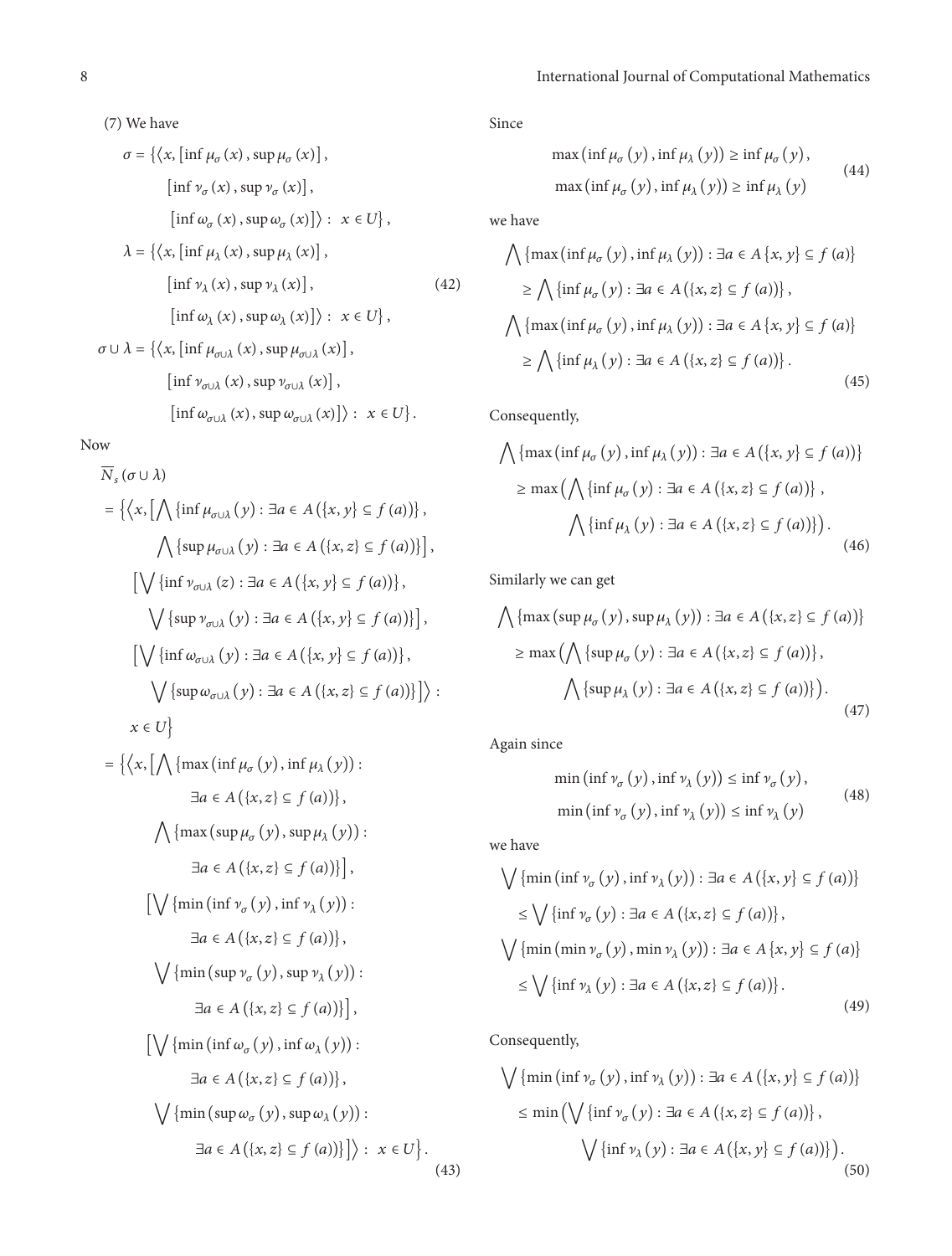Similarly we can get

$$
\bigvee \{\min (\sup \nu_{\sigma} (y), \sup \nu_{\lambda} (y)) : \exists a \in A (\{x, y\} \subseteq f (a)) \}
$$

$$
\leq \min \left( \bigvee \{\sup \nu_{\sigma} (y) : \exists a \in A (\{x, z\} \subseteq f (a)) \} \right),
$$

$$
\bigvee \{\sup \nu_{\lambda} (y) : \exists a \in A (\{x, z\} \subseteq f (a)) \} \right).
$$
(51)

Again since

$$
\max\left(\inf \omega_{\sigma}(y), \inf \omega_{\lambda}(y)\right) \le \inf \omega_{\sigma}(y),
$$
  

$$
\max\left(\inf \omega_{\sigma}(y), \inf \omega_{\lambda}(y)\right) \le \inf \omega_{\lambda}(y),
$$
 (52)

we have

$$
\bigvee \{\min (\inf \omega_{\sigma}(y), \inf \omega_{\lambda}(y)) : \exists a \in A (\{x, y\} \subseteq f(a)) \}
$$
  

$$
\leq \bigvee \{\inf \omega_{\sigma}(y) : \exists a \in A (\{x, z\} \subseteq f(a)) \},
$$
  

$$
\bigvee \{\min (\inf \omega_{\sigma}(y), \inf \omega_{\lambda}(y)) : \exists a \in A (\{x, y\} \subseteq f(a)) \}
$$
  

$$
\leq \bigvee \{\inf \omega_{\lambda}(y) : \exists a \in A (\{x, z\} \subseteq f(a)) \}.
$$
 (53)

Consequently,

$$
\bigvee \{\min (\inf \omega_{\sigma}(y), \inf \omega_{\lambda}(y)) : \exists a \in A (\{x, y\} \subseteq f(a)) \}
$$

$$
\leq \min \left( \bigvee \{\inf \omega_{\sigma}(y) : \exists a \in A (\{x, z\} \subseteq f(a)) \}, \bigvee \{\inf \omega_{\lambda}(y) : \exists a \in A (\{x, z\} \subseteq f(a)) \} \right).
$$
(54)

Similarly we can get

$$
\bigvee \{\min (\sup \omega_{\sigma} (y), \sup \omega_{\lambda} (y)) : \exists a \in A (\{x, z\} \subseteq f (a)) \}
$$
  

$$
\leq \min \left( \bigvee \{\sup \omega_{\sigma} (y) : \exists a \in A (\{x, z\} \subseteq f (a)) \}, \bigvee \{\sup \omega_{\lambda} (y) : \exists a \in A (\{x, z\} \subseteq f (a)) \} \right).
$$
 (55)

Using [\(46\)–](#page-7-0)[\(55\),](#page-8-1) we get from [\(43\)](#page-7-1)

$$
\underline{N}_s(\sigma) \cup \underline{N}_s(\lambda) \subseteq \underline{N}_s(\sigma \cap \lambda).
$$
 (56)

(8) Proof is similar to (7).

## <span id="page-8-0"></span>**4. A Multicriteria Group Decision Making Problem**

Soft sets, fuzzy soft sets, intuitionistic fuzzy soft sets, and neutrosophic soft sets have been applied by many authors in solving decision making problems. In this section, we illustrate the use of soft sets and, neutrosophic soft sets, interval-valued neutrosophic soft sets, rough sets, interval-valued neutrosophic soft rough sets, and related notions in object evaluation and group decision making.

Let  $U = \{o_1, o_2, o_3, \ldots, o_l\}$  be a set of objects and let E be a set of parameters and  $A = \{e_1, e_2, e_3, \ldots, e_l\} \subseteq E$  and let  $S = (F, A)$  be a full soft set over U. Let us assume that we have an expert group  $G = \{T_1, T_2, T_3, \dots, T_l\}$  consisting of n specialists to evaluate the objects in  $U$ . Each specialist will examine all the objects in  $U$  and will point out his/her evaluation result. Let  $X_i$  denote the primary evaluation result of the specialist  $T_i$ . It is easy to see that the primary evaluation result of the whole expert group  $G$  can be represented as an interval-valued neutrosophic evaluation soft set  $S^* = (F^*, G)$ over U, where  $F^*$  :  $G \rightarrow$  IVNS<sup>U</sup> is given by  $F^*(T_i) =$  $X_i$ , for  $i = 1, 2, ..., n$ . Now we consider the soft rough interval-valued neutrosophic approximations of the specialist  $T_i$ 's primary evaluation result  $X_i$  with respect to the soft approximation space  $P = (U, S)$ . Then we obtain two other interval-valued neutrosophic soft sets  $S^* = (F^*, G)$  and  $\overline{S^*} =$  $(\overline{F^*}, G)$  over U, where  $\underline{F^*}$  :  $G \to \text{IVNS}^U$  is given by  $\underline{F^*}(T_i) =$  $X_i$  and  $\overline{F^*}: G \to \text{IVNS}^U$  is given by  $\overline{F^*}(T_i) = \overline{X_i}$ , for  $i =$ 1, 2, ..., *n*. Here  $S^*$  can be considered as the evaluation result for the whole expert group G with "low confidence,"  $\overline{S^*}$  can be considered as the evaluation result for the whole expert group G with "high confidence," and  $S^*$  can be considered as the evaluation result for the whole expert group  $G$  with "middle confidence." Let us define two interval-valued neutrosophic sets IVNSet  $S^*$  and IVNSet  $S^*$  by

$$
\underline{\text{IVNSet }S^*}
$$

$$
= \left\{ \left\langle o_k, \left[ \frac{1}{n} \sum_{j=1}^n \inf \mu_{\underline{F^*}(T_j)}(o_k), \frac{1}{n} \sum_{j=1}^n \sup \mu_{\underline{F^*}(T_j)}(o_k) \right], \right\}\left[ \frac{1}{n} \sum_{j=1}^n \inf \nu_{\underline{F^*}(T_j)}(o_k), \frac{1}{n} \sum_{j=1}^n \sup \nu_{\underline{F^*}(T_j)}(o_k) \right], \right] \left[ \frac{1}{n} \sum_{j=1}^n \inf \omega_{\underline{F^*}(T_j)}(o_k), \right] \right\} \left[ \frac{1}{n} \sum_{j=1}^n \sup \omega_{\underline{F^*}(T_j)}(o_k) \right] \right\} : k = 1, 2, ..., l \right\},
$$

<span id="page-8-1"></span> $\overline{\text{IVNSet }S^*}$ 

 $\Box$ 

$$
= \left\{ \left\langle o_k, \left[ \frac{1}{n} \sum_{j=1}^n \inf \mu_{\overline{F^*}(T_i)}(o_k), \frac{1}{n} \sum_{j=1}^n \sup \mu_{\overline{F^*}(T_i)}(o_k) \right], \left[ \frac{1}{n} \sum_{j=1}^n \inf \nu_{\overline{F^*}(T_i)}(o_k), \frac{1}{n} \sum_{j=1}^n \sup \nu_{\overline{F^*}(T_i)}(o_k) \right], \left[ \frac{1}{n} \sum_{j=1}^n \inf \omega_{\overline{F^*}(T_i)}(o_k), \left[ \frac{1}{n} \sum_{j=1}^n \sup \omega_{\overline{F^*}(T_i)}(o_k) \right] \right\} : k = 1, 2, ..., l \right\}.
$$
\n(57)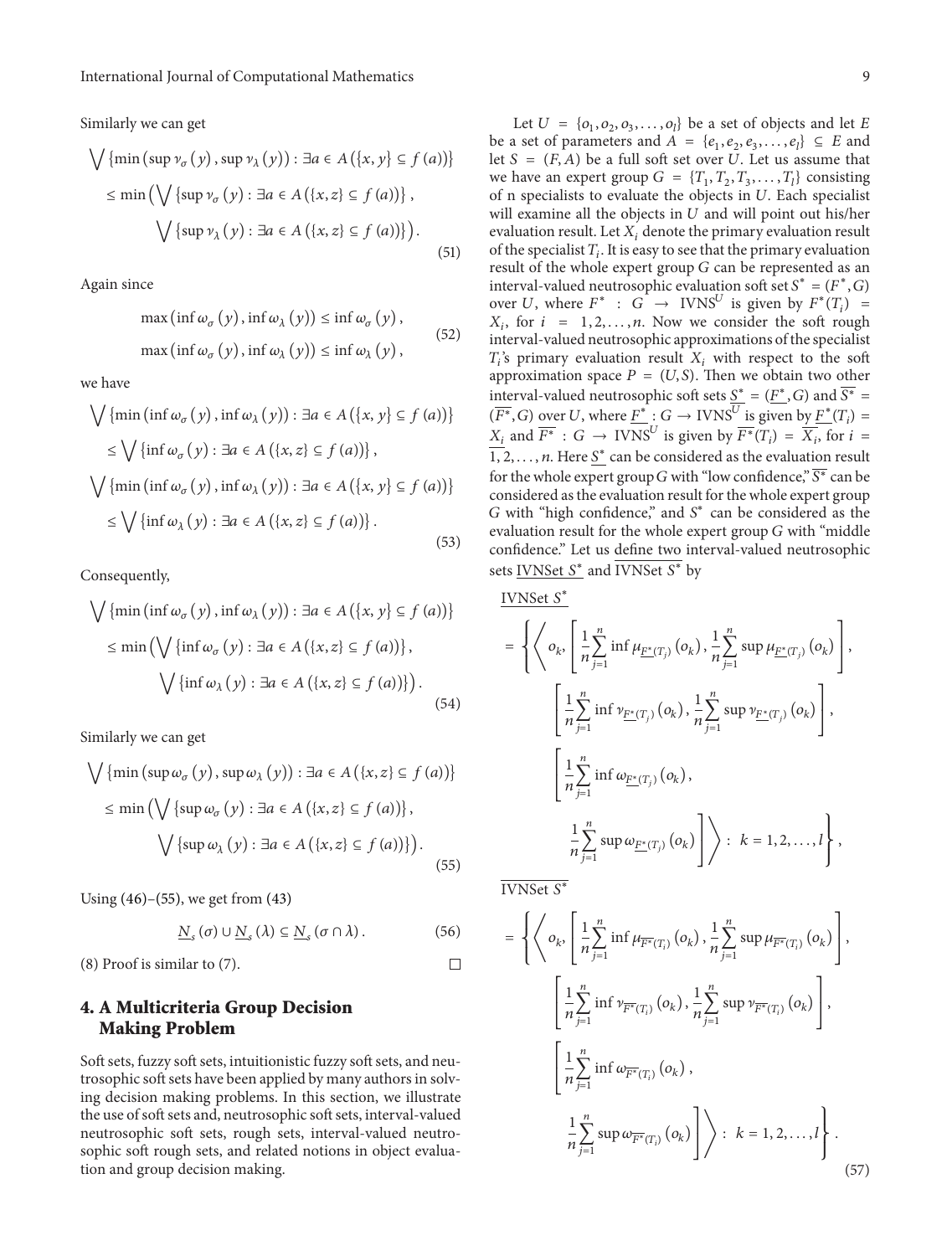Now we define another interval-valued neutrosophic set IVNSet S<sup>\*</sup> by

IVNSet S<sup>\*</sup>

$$
= \left\{ \left\langle o_k, \left[ \frac{1}{n} \sum_{j=1}^n \inf \mu_{F^*(T_j)}(o_k), \frac{1}{n} \sum_{j=1}^n \sup \mu_{F^*(T_j)}(o_k) \right], \left[ \frac{1}{n} \sum_{j=1}^n \inf \nu_{F^*(T_j)}(o_k), \frac{1}{n} \sum_{j=1}^n \sup \nu_{F^*(T_j)}(o_k) \right], \left[ \frac{1}{n} \sum_{j=1}^n \inf \omega_{F^*(T_j)}(o_k), \left[ \frac{1}{n} \sum_{j=1}^n \sup \omega_{F^*(T_j)}(o_k) \right] \right\} : k = 1, 2, ..., l \right\}.
$$
\n(58)

Then clearly,

IVNSet 
$$
S^*
$$
  $\subseteq$  IVNSet  $S^*$   $\subseteq$  IVNSet  $S^*$ . (59)

Let  $C = \{L$  (low confidence),  $M$  (middle confidence),  $H$ (high confidence)} be a set of parameters. Let us consider the interval-valued neutrosophic soft set  $S^{**} = (f, C)$  over U, where  $f: C \to \text{IVNS}^U$  is given by  $f(L) = \text{IVNSet } \mathcal{S}^*$ ,  $f(M)$  = IVNSet S<sup>\*</sup>, and  $f(H)$  = IVNSet S<sup>\*</sup>. Now given a weighting vector  $W = (\omega_L, \omega_M, \omega_H)$  such that  $\omega_L, \omega_M, \omega_H$ [0, 1], we define  $\alpha : U \to P(U)$  by  $\alpha(o_k) = \omega_L \diamond s_{f(L)}(o_k) +$  $\omega_M \diamond s_{f(M)}(o_k) + \diamond s_{f(H)}(o_k)$ ,  $o_k \in U \diamond$  represents ordinary multiplication), where  $s_{f(L)}(o_k) = (\inf \mu_{\underline{F^*(T_i)}} + \sup \mu_{\underline{F^*(T_i)}} \inf \nu_{F^*(T_i)} \cdot \sup \nu_{F^*(T_i)} - \inf \omega_{F^*(T_i)} \cdot \sup \omega_{F^*(T_i)})/4$  denotes the score function, the same as  $s_{f(M)}(o_k)$  and  $s_{f(H)}(o_k)$ . Here  $\alpha(o_k)$  is called the weighted evaluation value of the alternative  $o_k \in U$ . Finally, we can select the object  $o_p = \max\{\alpha(o_k)\}$ :  $k = 1, 2, \ldots, l$  as the most preferred alternative.

#### *Algorithm*

- (1) Input the original description soft set  $(F, A)$ .
- (2) Construct the interval-valued neutrosophic evaluation soft set  $S^* = (F^*, G)$ .
- (3) Compute the soft rough interval-valued neutrosophic approximations and then construct the intervalvalued neutrosophic soft sets  $S^*$  and  $\overline{S^*}$ .
- (4) Construct the interval-valued neutrosophic IVNSet  $S^*$ , IVNSet  $S^*$ , and IVNSet  $S^*$ .
- (5) Construct the interval-valued neutrosophic soft set  $S^{**}$ .
- (6) Input the weighting vector  $W$  and compute the weighted evaluation values of each alternative  $\alpha(o_k)$  of each alternative  $o_k \in U$ .
- (7) Select the object  $o_p$ .

|                    | $c_{1}$      | $\mathcal{C}_{2}$ | $\mathcal{C}_3$ | $c_4$ | $c_{5}$        |
|--------------------|--------------|-------------------|-----------------|-------|----------------|
| e <sub>1</sub>     |              | $\Omega$          |                 |       | $\overline{0}$ |
| e <sub>2</sub>     |              |                   | $\Omega$        |       | $\overline{0}$ |
| $e_3$              | $\mathbf{0}$ |                   |                 |       | 1              |
| $\boldsymbol{e}_4$ |              |                   |                 |       |                |

#### <span id="page-9-0"></span>**5. An Illustrative Example**

The following example is adapted from [\[52](#page-12-11)] with minor changes.

Let us consider a staff selection problem to fill a position in a private company.

Let  $U = \{c_1, c_2, c_3, c_4, c_5\}$  be the universe set consisting of five candidates. Let us consider the soft set  $S =$  $(F, A)$ , which describes the "quality of the candidates," where  $A = \{e_1$  (experience),  $e_2$  (computer knowledge),  $e_3$  (young and efficient),  $e_4$  (good communication skill)}. Let the tabular representation of the soft set  $(F, A)$  be as shown in Table 1.

Let  $G = \{T_1, T_2, T_3, T_4\}$  be the set of interviewers to judge the quality of the candidate in  $U$ . Now if  $X_i$ , denotes the primary evaluation result of the interviewer  $T_i$  (for  $i =$ 1, 2, 3, 4), then the primary evaluation result of the whole expert group  $G$  can be represented as an interval-valued neutrosophic evaluation soft set  $S^* = (F^*, G)$  over U, where  $F^*$ :  $G \to \text{IVNS}^U$  is given by  $F^*(T_i) = X_i$  for  $i = 1, 2, 3, 4$ .

Let the tabular representation of  $S^*$  be given as shown in Table 2.

Let us choose  $P = (U, S)$  as the soft interval-valued neutrosophic approximation space. Let us consider the intervalvalued neutrosophic evaluation soft sets  $S^* = (S^*, G)$  and  $\overline{S^*} = (\overline{S^*}, G)$  over U.

Then the tabular representation of these sets is as follows:

$$
\underline{S^*} = (\underline{S^*}, G) \text{ (see Table 3)},
$$
  

$$
\overline{S^*} = (\overline{S^*}, G) \text{ (see Table 4)}.
$$

Here  $S^* \subseteq S^* \subseteq \overline{S^*}$ 

# IVNSet S<sup>\*</sup>

 $=\{ \langle c_1,[0.15, 0.35],[0.4, 0.625],[0.4, 0.6]\rangle$ ,

 $\langle c_2,[0.175, 0.325]$ , [0.375, 0.575], [0.375, 0.575] $\rangle$ ,

 $\langle c_3,[0.175, 0.375]$ , [0.375, 0.575], [0.375, 0.575] $\rangle$ ,

 $\langle c_4,[0.175, 0.375]$ , [0.375, 0.575], [0.375, 0.575] $\rangle$ ,

 $\langle c_5, [0.175, 0.375] [0.375, 0.575] [0.375, 0.6] \rangle$ 

TABLE 1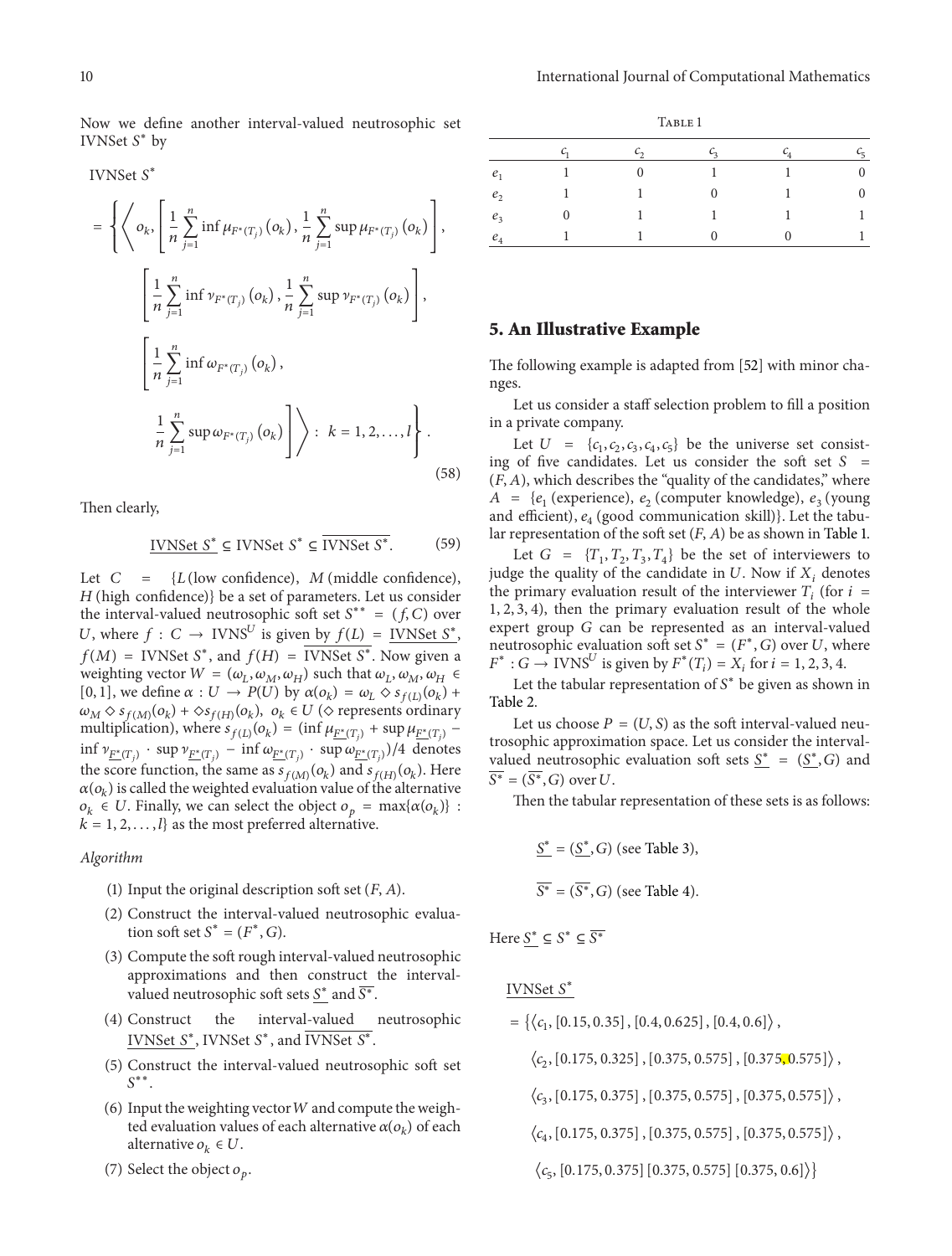TABLE 2

|                                        | $\sim$                            | $\mathcal{C}_2$                      | $c_4$                                | $c_{5}$                              |
|----------------------------------------|-----------------------------------|--------------------------------------|--------------------------------------|--------------------------------------|
| $T_1$ ([.2, .4], [.4, .5], [.3, .4])   | ([0.6, .7], [0.1, .2], [0.2, .3]) | ([0.3, 0.4], [0.4, 0.5], [0.2, 0.5]) | ([0.2, 0.4], [0.4, 0.6], [0.1, 0.2]) | ([0.3, 0.6], [0.2, 0.3], [0.1, 0.2]) |
| $T_2$ ([.1, .3], [.6, .7], [.2, .3])   | ([.3, .4], [.4, .5], [.2, .4])    | ([.5, .7], [.1, .2], [.2, .4])       | ([.7, .8], [.1, .2], [.2, .4])       | ([.1, .3], [.1, .5], [.2, .5])       |
| $T_3$ ([.4, .6], [.2, .3], [.4, .5])   | ([.1, .4], [.2, .4], [.1, .2])    | ([0.2, 0.5], [0.2, 0.4], [0.3, 0.5]) | ([0.3, 0.5], [0.2, 0.4], [0.4, 0.6]) | ([0.4, 0.5], [0.2, 0.5], [0.2, 0.3]) |
| $T_4$ $([.3, .5], [.3, .4], [.6, .7])$ | ([.5, .6], [.2, .3], [.4, .5])    | ([0.4, 0.5], [0.2, 0.5], [0.1, 0.2]) | ([0.4, 0.7], [0.1, 0.2], [0.1, 0.2]) | ([.6, .8], [.1, .2], [.1, .5])       |

| TABLE 3                                |                                      |                                      |                                      |                                      |
|----------------------------------------|--------------------------------------|--------------------------------------|--------------------------------------|--------------------------------------|
| $c_{1}$                                | $\epsilon$                           | $\mathcal{C}_3$                      | $c_4$                                | $c_{5}$                              |
| $T_1$ ([.2, .4], [.4, .6], [.4, .5])   | ([0.2, 0.3], [0.4, 0.6], [0.3, 0.5]) | ([0.2, 0.3], [0.4, 0.6], [0.3, 0.5]) | ([0.2, 0.3], [0.4, 0.6], [0.3, 0.5]) | ([0.2, 0.3], [0.4, 0.6], [0.3, 0.5]) |
| $T_2$ $([.1, .2], [.6, .8], [.2, .5])$ | ([.1, .3], [.6, .7], [.2, .5])       | ([.1, 3], [.6, .7], [.2, .5])        | ([.1, .3], [.6, .7], [.2, .5])       | ([.1, .3], [.6, .7], [.2, .6])       |
| $T_3$ ([.1, .4], [.2, .5], [.4, .6])   | ([.1, .2], [.2, .5], [.4, .6])       | ([.1, .4], [.2, .5], [.4, .6])       | ([.1, .4], [.2, .5], [.4, .6])       | ([.1, .4], [.2, .6], [.4, .6])       |
| $T_4$ ([.2, .4], [.4, .5], [.6, .8])   | ([0.3, 0.5], [0.3, 0.5], [0.6, 0.7]) | ([0.3, 0.5], [0.3, 0.5], [0.6, 0.7]) | ([0.3, 0.5], [0.3, 0.5], [0.6, 0.7]) | ([0.3, 0.5], [0.3, 0.5], [0.6, 0.7]) |

| TABLE 4                                |                                      |                                      |                                      |                                   |
|----------------------------------------|--------------------------------------|--------------------------------------|--------------------------------------|-----------------------------------|
|                                        | $\mathcal{C}_{2}$                    | $c_{3}$                              | $C_4$                                | $c_5$                             |
| $T_1$ $([.6, .7], [.1, .2], [.3, .2])$ | ([0.6, 0.8], [0.1, 0.2], [0.1, 0.2]) | ([0.6, .7], [0.1, .2], [0.1, .2])    | ([0.6, .7], [0.1, .2], [0.1, .2])    | ([0.6, .7], [0.1, .2], [0.1, .2]) |
| $T_2$ ([.7, .8], [1, .2], [.2, .4])    | ([.7, .8], [.1, .2], [.2, .3])       | ([.7, .8], [.1, .2], [.2, .3])       | ([.5, .7], [.1, .2], [.2, .3])       | ([.7, .8], [.1, .2], [.2, .3])    |
| $T_3$ ([.4, .7], [.2, .3], [.3, .7])   | ([.4, .6], [.2, .3], [.1, .2])       | ([0.4, 0.6], [0.2, 0.3], [0.1, 0.2]) | ([0.4, 0.6], [0.2, 0.3], [0.1, 0.2]) | ([.4, .6], [.2, .3], [.1, .2])    |
| $T_4$ ([.6, .8], [.1, .2], [.1, .3])   | ([0.6, 0.8], [0.1, 0.2], [0.1, 0.2]) | ([0.6, 0.8], [0.1, 0.2], [0.1, 0.2]) | ([.6, .8], [.1, .2], [.1, .2])       | ([.5, .7], [.1, .2], [.1, .2])    |

 $\overline{\text{IVNSet }S^*}$ 

 $=\{\langle c_1,[0.575, 0.75],[0.125, 0.225],[0.125, 0.225]\rangle,$ 

 $\langle c_2,[0.575, 0.75], [0.125, 0.225], [0.125, 0.225] \rangle$ ,

 $\langle c_3,[0.575, 0.725], [0.125, 0.225], [0.125, 0.225] \rangle$ ,

 $\langle c_4,[0.525, 0.700], [0.125, 0.225], [0.125, 0.225] \rangle$ ,

 $\langle c_5,[0.55, 0.700], [0.125, 0.225], [0.125, 0.225] \rangle$ .

IVNSet S<sup>\*</sup>

 $=\{ \langle c_1,[0.25, 0.45], [375, 0.475], [0.375, 0.475] \rangle \},$ 

 $\langle c_2,[0.375, 0.525], [0.225, 0.35], [0.225, 0.35] \rangle$ ,

 $\langle c_3,[0.350, 0.525], [0.2, 0.4], [0.2, 0.4] \rangle$ ,

 $\langle c_4,[0.4, 0.6],[0.20, 0.35],[0.2, 0.35]\rangle$ ,

 $\langle c_5,[0.35, 0.55], [0.15, 0.375], [0.15, 0.375]\rangle$ .

(60)

Here IVNSet  $S^*$  ⊆ IVNSet  $S^*$  ⊆ IVNSet  $S^*$ . Let  $C = \{L$  (low convidence),  $M$  (middle confidence),  $H$  (high confidence)} be a set of parameters. Let us consider the interval-valued neutrosophic soft set  $S^{**} = (f, C)$  over U, where  $f : C \longrightarrow$ IVNS<sup>U</sup> is given by  $f(L) = \text{INNSet } S^*$ ,  $f(M) = \text{INNSet } S^*$ , and  $f(H) = \overline{\text{IVNSet } S^*}.$  Now assuming the weighting vector

 $W = (\omega_L, \omega_M, \omega_H)$  such that  $\omega_L = 0.7$ ,  $\omega_M = 0.6$ , and  $\omega_H =$ 0.8, we have

$$
\alpha (c_1) = 0.7 \diamond 0.0025 + 0.6 \diamond 0.0859 + 0.8 \diamond 0.3171
$$
  
= 0.3070  

$$
\alpha (c_2) = 0.7 \diamond 0.0171 + 0.6 \diamond 0.1856 + 0.8 \diamond 0.3171
$$
  
= 0.3770  

$$
\alpha (c_3) = 0.7 \diamond 0.0171 + 0.6 \diamond 0.1787 + 0.8 \diamond 0.3109
$$
  
= 0.3679  

$$
\alpha (c_4) = 0.7 \diamond 0.0171 + 0.6 \diamond 0.2150 + 0.8 \diamond 0.2921
$$
  
= 0.3747  

$$
\alpha (c_5) = 0.7 \diamond 0.0273 + 0.6 \diamond 0.1968 + 0.8 \diamond 0.2023
$$
  
= 0.2991.

Since max $(\alpha(c_1), \alpha(c_2), \alpha(c_3), \alpha(c_4), \alpha(c_5)) = 0.3770$ , so the candidate  $c_2$  will be selected as the most preferred alternative.

#### **6. Conclusions**

In this paper we have defined, for the first time, the notion of interval-valued neutrosophic soft rough sets which is a combination of interval-valued neutrosophic soft sets and rough sets. We have studied some of their basic properties. Thus our work is a generalization of IVIF-soft rough sets and intuitionistic fuzzy soft rough sets. We hope that this paper will promote the future study on interval-valued neutrosophic soft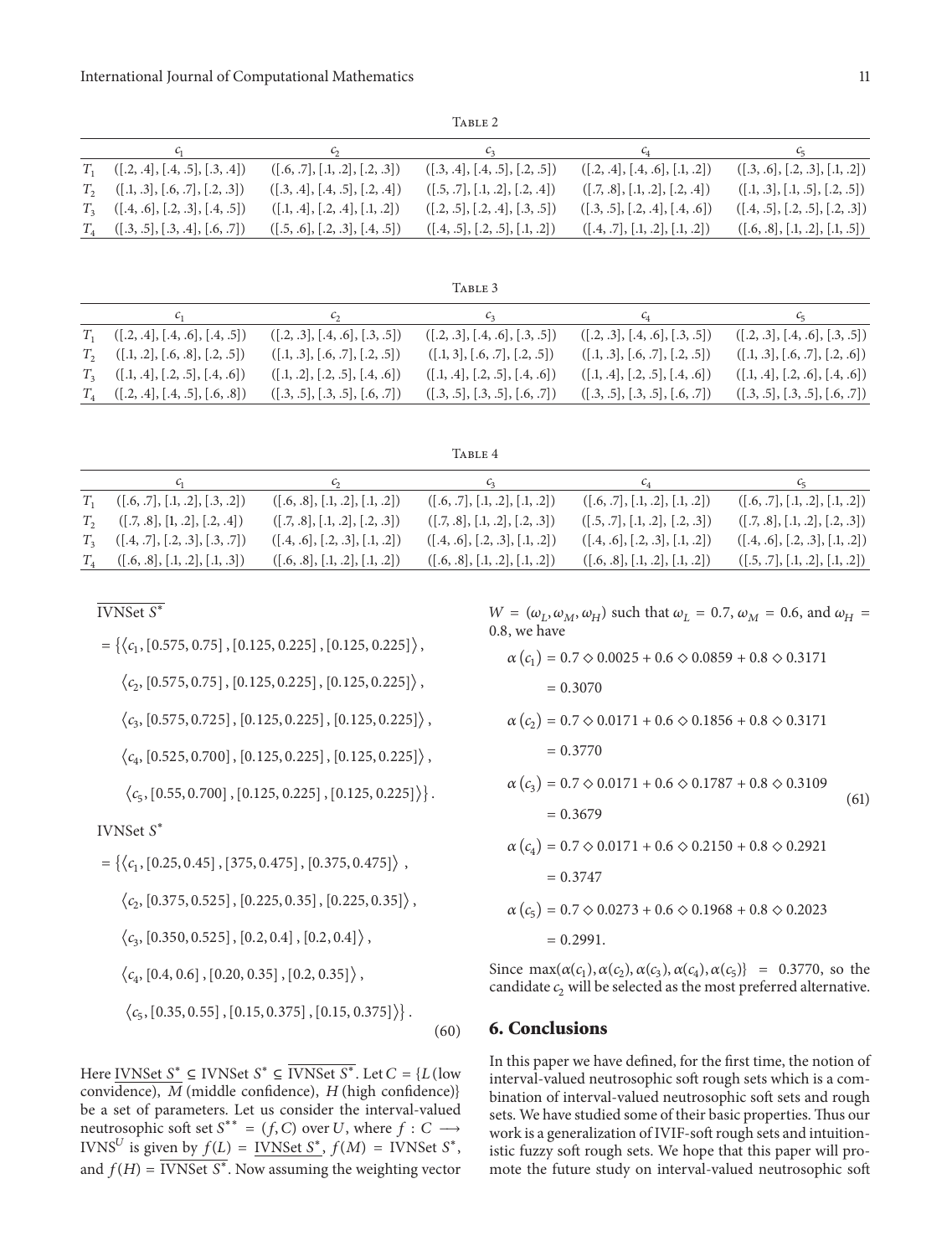rough sets to carry out a general framework for their application in practical life.

#### **Conflict of Interests**

The authors declare that there is no conflict of interests regarding the publication of this paper.

#### **Acknowledgment**

The authors are very grateful to the anonymous referees for their insightful and constructive comments and suggestions, which have been very helpful in improving the paper.

#### **References**

- <span id="page-11-0"></span>[1] F. Smarandache, *A Unifying Field in Logics. Neutrosophy: Neutrosophic Probability, Set and Logic*, American Research Press, Rehoboth, NM, USA, 1999.
- <span id="page-11-1"></span>[2] L. A. Zadeh, "Fuzzy sets," *Information and Computation*, vol. 8, pp. 338–353, 1965.
- <span id="page-11-2"></span>[3] K. T. Atanassov, "Intuitionistic fuzzy sets," *Fuzzy Sets and Systems*, vol. 20, no. 1, pp. 87–96, 1986.
- <span id="page-11-3"></span>[4] I. B. Turksen, "Interval valued fuzzy sets based on normal forms," *Fuzzy Sets and Systems*, vol. 20, no. 2, pp. 191–210, 1968.
- <span id="page-11-4"></span>[5] M. Bhowmik and M. Pal, "Intuitionistic neutrosophic set," *Journal of Information and Computing Science*, vol. 4, no. 2, pp. 142– 152, 2009.
- <span id="page-11-5"></span>[6] M. Bhowmik and M. Pal, "Intuitionistic neutrosophic set relations and some of its properties," *Journal of Information and Computing Science*, vol. 5, no. 3, pp. 183–192, 2010.
- <span id="page-11-6"></span>[7] A. A. Salama and S. A. Alblowi, "Generalized neutrosophic set and generalized neutrosophic topological spaces," *Computer Science and Engineering*, vol. 2, no. 7, pp. 129–132, 2012.
- <span id="page-11-7"></span>[8] H. Wang, F. Smarandache, Y. Q. Zhang, and R. Sunderraman, "Single valued neutrosophic sets," *Multispace and Multistructure*, vol. 4, pp. 410–413, 2010.
- <span id="page-11-8"></span>[9] H. Wang, F. Smarandache, Y.-Q. Zhang, and R. Sunderraman, *Interval Neutrosophic Sets and Logic: Theory and Applications in Computing*, Hexis, Phoenix, Ariz, USA, 2005.
- <span id="page-11-9"></span>[10] K. Georgiev, "A simplification of the neutrosophic sets. Neutrosophic logic and intuitionistic fuzzy sets," in *Proceedings of the 9th International Conference on IFSs*, vol. 11, no. 2 of *NIFS*, pp. 28–31, Sofia, Bulgaria, May 2005.
- <span id="page-11-10"></span>[11] J. Ye, "Single valued netrosophiqc minimum spanning tree and its clustering method," *Journal of Intelligent System*, vol. 23, no. 3, pp. 311–324, 2014.
- <span id="page-11-11"></span>[12] J. Ye, "Similarity measures between interval neutrosophic sets and their applications in multicriteria decision-making," *Journal of Intelligent & Fuzzy Systems*, vol. 26, no. 1, pp. 165–172, 2014.
- <span id="page-11-12"></span>[13] P. Majumdar and S. K. Samant, "On similarity and entropy of neutrosophic sets," *Journal of Intelligent and Fuzzy Systems*, vol. 26, no. 3, pp. 1245–1252, 2013.
- <span id="page-11-13"></span>[14] S. Broumi and F. Smarandache, "Several similarity measures of neutrosophic sets," *Neutrosophic Sets and Systems*, vol. 1, pp. 54– 62, 2013.
- [15] S. Broumi and F. Smarandache, "Correlation coefficient of interval neutrosophic set,"*Applied Mechanics and Materials*, vol. 436, pp. 511–517, 2013.
- <span id="page-11-14"></span>[16] S. Broumi and F. Smarandache, "New operations on interval neutrosophic sets," *Journal of New Theory*, no. 1, pp. 24–37, 2015, [http://www.newtheory.org/.](http://www.newtheory.org/)
- <span id="page-11-15"></span>[17] P. Chi and L. Peide, "An extended TOPSIS method for the multiple attribute decision making problems based on interval neutrosophic," *Neutrosophic Sets and Systems*, vol. 1, pp. 63–70, 2013.
- <span id="page-11-16"></span>[18] D. Molodtsov, "Soft set theory—first results," *Computers & Mathematics with Applications*, vol. 37, no. 4-5, pp. 19–31, 1999.
- <span id="page-11-17"></span>[19] I. Deli, "Interval-valued neutrosophic soft sets and its decision making," *Journal of Multiple-Valued Logic and Soft Computing*. (Submitted).
- <span id="page-11-18"></span>[20] P. K. Maji, R. Biswas, and A. R. Roy, "Fuzzy soft sets," *Journal of Fuzzy Mathematics*, vol. 9, no. 3, pp. 589–602, 2001.
- <span id="page-11-19"></span>[21] P. K. Maji, R. Biswas, and A. R. Roy, "Intuitionistic fuzzy soft sets," *Journal of Fuzzy Mathematics*, vol. 9, no. 3, pp. 677–692, 2001.
- <span id="page-11-20"></span>[22] P. K. Maji, "Neutrosophic soft set," *Annals of Fuzzy Mathematics and Informatics*, vol. 5, no. 1, pp. 157–168, 2013.
- <span id="page-11-21"></span>[23] S. Broumi and F. Smarandache, "Intuitionistic neutrosophic soft set," *Journal of Information and Computing Science*, vol. 8, no. 2, pp. 130–140, 2013.
- <span id="page-11-22"></span>[24] Z. Pawlak, "Rough sets," *International Journal of Computer and Information Sciences*, vol. 11, no. 5, pp. 341–356, 1982.
- <span id="page-11-23"></span>[25] D. Dubios and H. Prade, "Rough fuzzy sets and fuzzy rough sets," *International Journal of General Systems*, vol. 17, pp. 191– 208, 1990.
- [26] Z. Gong, B. Sun, and D. Chen, "Rough set theory for the interval-valued fuzzy information systems," *Information Sciences*, vol. 178, no. 8, pp. 1968–1985, 2008.
- [27] B. Sun, Z. Gong, and D. Chen, "Fuzzy rough set theory for the interval-valued fuzzy information systems," *Information Sciences*, vol. 178, no. 13, pp. 2794–2815, 2008.
- [28] W.-Z. Wu, J.-S. Mi, and W.-X. Zhang, "Generalized fuzzy rough sets," *Information Sciences*, vol. 151, pp. 263–282, 2003.
- [29] Z. Zhang, "On interval type-2 rough fuzzy sets," *Knowledge-Based Systems*, vol. 35, pp. 1–13, 2012.
- <span id="page-11-24"></span>[30] J.-S. Mi, Y. Leung, H.-Y. Zhao, and T. Feng, "Generalized fuzzy rough sets determined by a triangular norm," *Information Sciences*, vol. 178, no. 16, pp. 3203–3213, 2008.
- <span id="page-11-25"></span>[31] K. V. Thomas and L. S. Nair, "Rough intutionistic fuzzy sets in a lattice," *International Mathematical Forum*, vol. 6, no. 27, pp. 1327–1335, 2011.
- <span id="page-11-26"></span>[32] Q. He, C. Wu, D. Chen, and S. Zhao, "Fuzzy rough set based attribute reduction for information systems with fuzzy decisions," *Knowledge-Based Systems*, vol. 24, no. 5, pp. 689–696, 2011.
- [33] F. Min and W. Zhu, "Attribute reduction of data with error ranges and test costs," *Information Sciences*, vol. 211, pp. 48–67, 2012.
- [34] F. Min, H. He, Y. Qian, and W. Zhu, "Test-cost-sensitive attribute reduction," *Information Sciences*, vol. 181, no. 22, pp. 4928– 4942, 2011.
- <span id="page-11-27"></span>[35] Y. Yao and Y. Zhao, "Attribute reduction in decision-theoretic rough set models," *Information Sciences*, vol. 178, no. 17, pp. 3356–3373, 2008.
- <span id="page-11-28"></span>[36] M. Dash and H. Liu, "Consistency-based search in feature selection," *Artificial Intelligence*, vol. 151, no. 1-2, pp. 155–176, 2003.